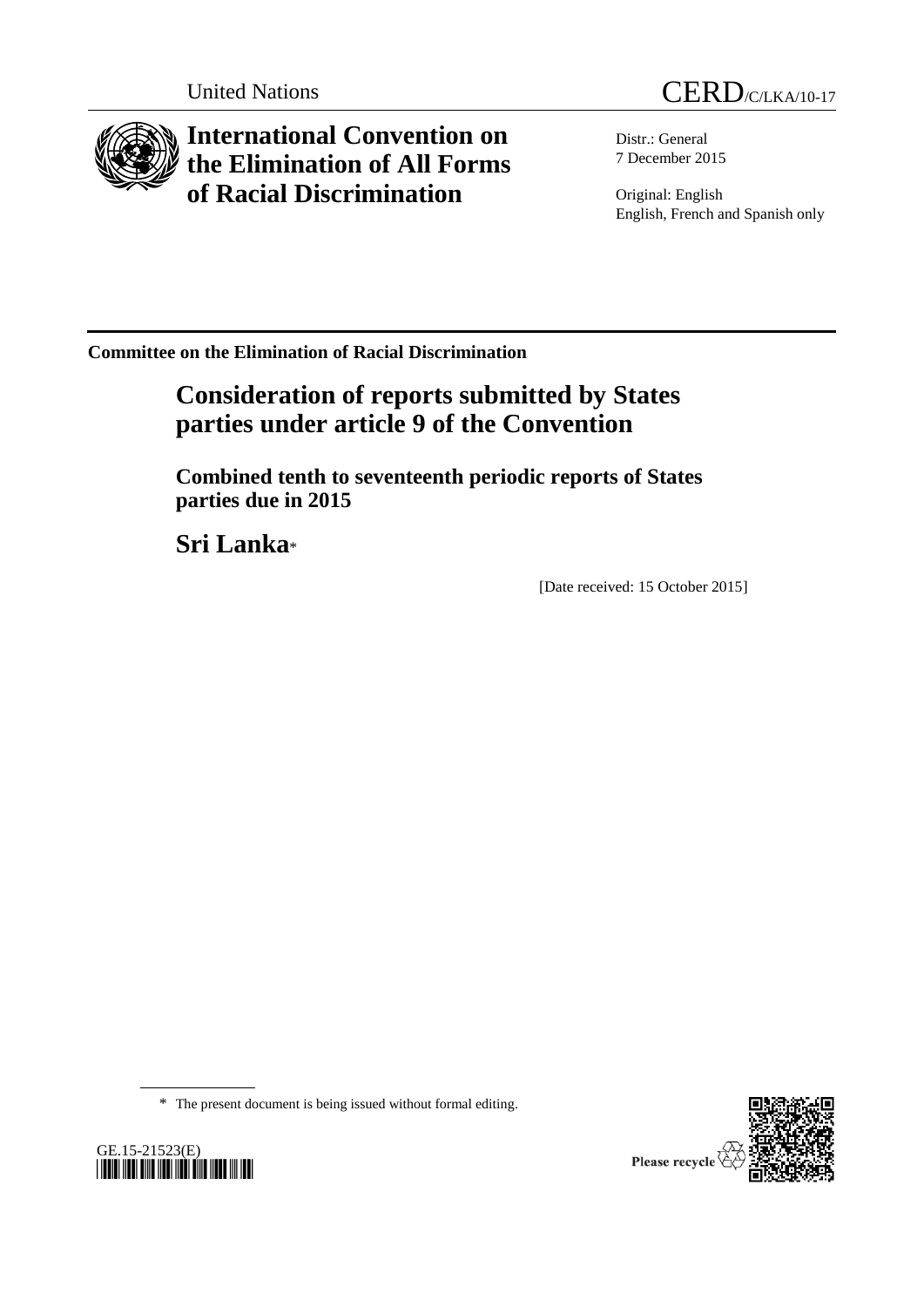## CERD/C/LKA/10-17

## Contents

|         |           | Page           |
|---------|-----------|----------------|
|         |           | 3              |
|         |           | $\overline{A}$ |
| $\Pi$ . |           | 5              |
|         |           | 5              |
|         |           | 10             |
|         |           | 10             |
|         |           | 11             |
|         |           | 27             |
|         | Article 7 | 29             |
|         |           |                |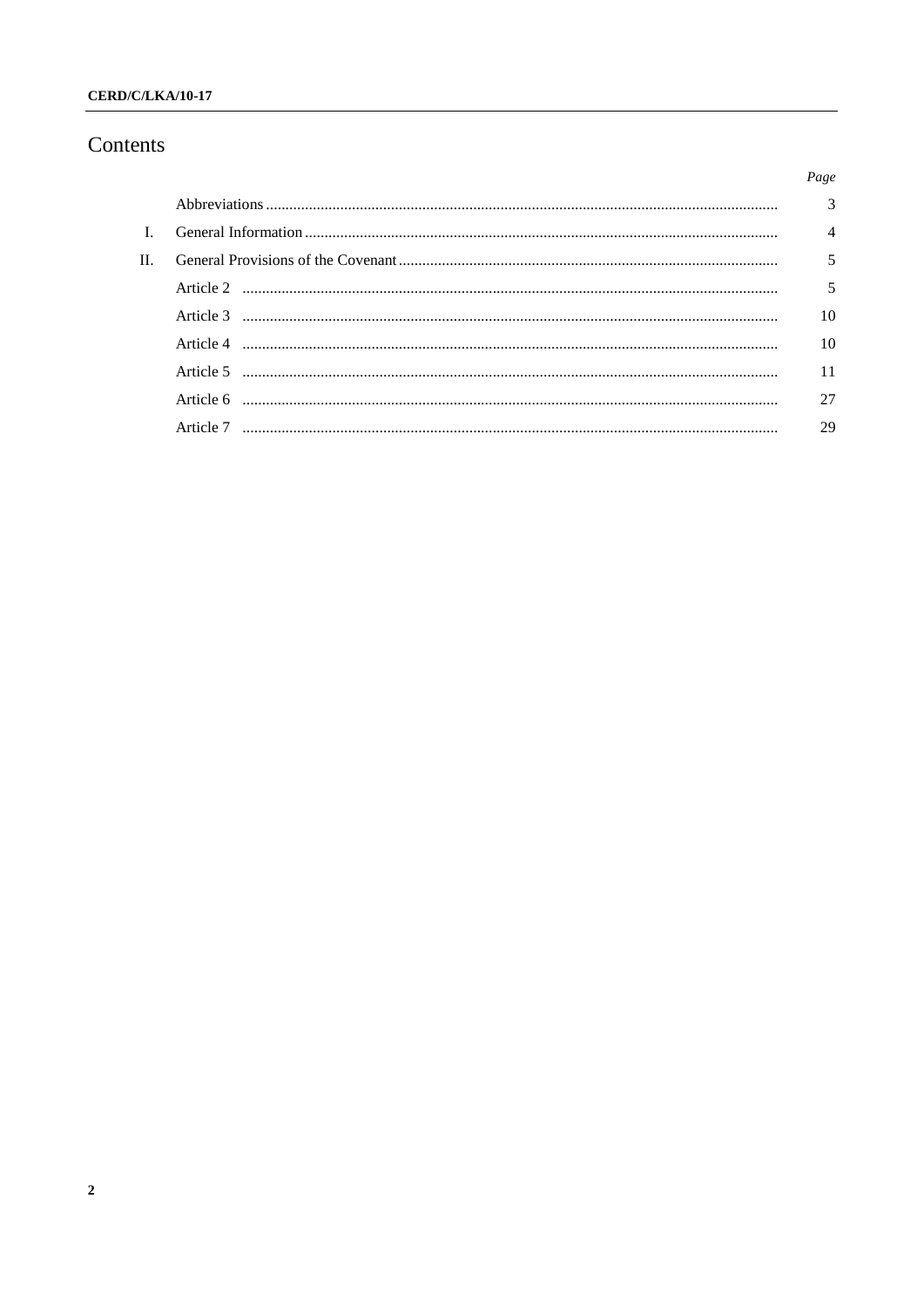# **Abbreviations**

| <b>EPF</b>  | <b>Employee Provident Fund</b>               |
|-------------|----------------------------------------------|
| <b>ETF</b>  | <b>Employee Trust Fund</b>                   |
| GoSL        | Government of Sri Lanka                      |
| <b>HSZ</b>  | <b>High Security Zones</b>                   |
| <b>HDI</b>  | Human Development Index                      |
| <b>ICRC</b> | International Committee of the Red Cross     |
| <b>IDPs</b> | <b>Internally Displaced Persons</b>          |
| <b>LFPR</b> | Labour Force Participation Rate              |
| <b>LLRC</b> | Lessons Learnt and Reconciliation Commission |
| MoH         | Ministry of Health                           |
| <b>NHDP</b> | National Health Development Plan             |
| <b>PTA</b>  | Prevention of Terrorism Act                  |
| <b>PWD</b>  | Persons with Disabilities                    |
| TNA         | <b>Tamil National Alliance</b>               |
| UPL.        | <b>Unfair Labour Practices</b>               |
|             |                                              |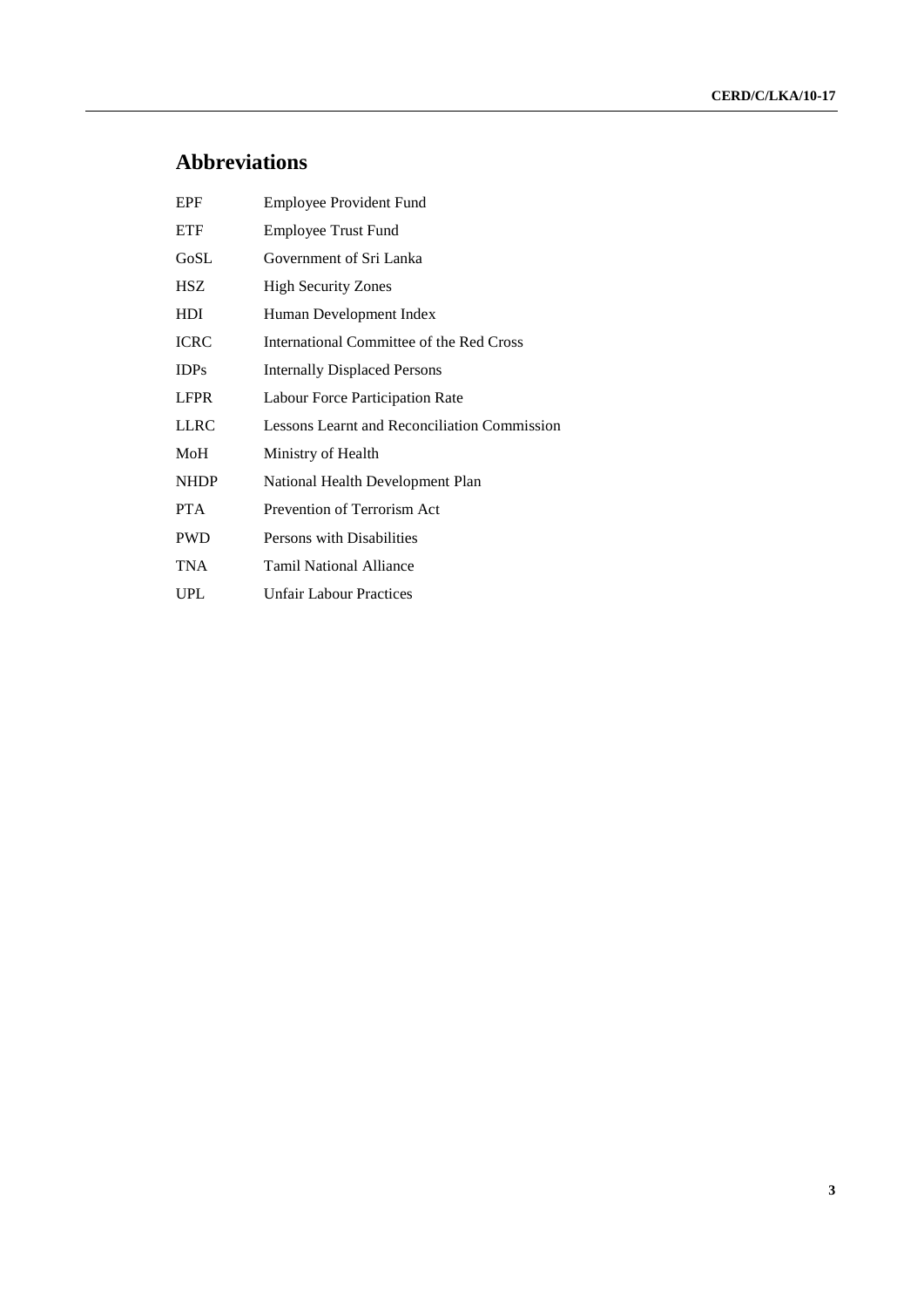## **I. General Information**

1. This report contains Sri Lanka's combined tenth, eleventh, twelfth, thirteenth and fourteenth reports to be submitted under Article 9 of the International Convention for the Elimination of All Forms of Racial Discrimination. This report covers the period from August 2001 to September 2015.

2. The combined seventh, eighth and ninth periodic reports were submitted to Committee on the Elimination of Racial Discrimination (the Committee) in 2001 (CERD/C/357/Add.3) and was considered by the Committee in 2001.

3. The Government of Sri Lanka's last formal interaction with the Committee took place in August 2001, in the midst of hostilities perpetrated by the Liberation Tigers of Tamil Eelam (LTTE), the separatist, terrorist group which was ultimately defeated in May 2009. The end of terrorism, though not without cost, was a necessity and without which the promotion and protection of human rights, reconciliation among communities and equitable and sustainable development of the nation could not be achieved.

4. This report brings to the attention of the Committee, the significant positive developments taking place in Sri Lanka, as relevant to the Convention on the Elimination of All Forms of Racial Discrimination, which have accelerated since the end of the armed conflict in 2009 and especially since the historic Presidential elections of 8th January 2015. President Maithripala Sirisena was elected in January 2015 on a platform promising a united new Sri Lanka in which ethnic, cultural and linguistic diversity is respected, celebrated and valued.

5. The people of Sri Lanka further endorsed the mandate given to President Maithripala Sirisena and Prime Minister Ranil Wickremasinghe at the General Elections of 17 August, 2015. Soon after, a National Unity Government, that is essential for the political and policy stability required for reconciliation to succeed, was formed. The President and Prime Minister have placed reconciliation and development as the top-most priorities of the Government.

6. The Government has been focusing on engagement with ethnic minorities as an important aspect in the process of overall national unity and reconciliation. The Government is committed to ensure that all ethnic communities are able to practice their chosen faiths without hindrance. In keeping with Sri Lanka's societal, cultural and historical norms, regular dialogue continues to take place at various levels to ensure interethnic harmony and understanding amongst all communities.

7. The statistics relating to the ethnic composition of the population according to the provinces, based on the island-wide census of 2012, are provided below :

|          |                         | Ethnic Group     |                       |      |       |  |
|----------|-------------------------|------------------|-----------------------|------|-------|--|
| Province | <b>Total Population</b> | <i>Sinhalese</i> | Tamils Sri Lanka Moor |      | Other |  |
| Western  | 5,851,130               | 84.2             | 6.8                   | 7.9  | 1.2   |  |
| Central  | 2,571,557               | 66.0             | 23.8                  | 9.9  | 0.3   |  |
| Southern | 2,477,285               | 95.0             | 1.7                   | 2.9  | 0.4   |  |
| Northern | 1,061,315               | 3.0              | 93.8                  | 3.1  | 0.1   |  |
| Eastern  | 1,555,510               | 23.2             | 39.2                  | 36.9 | 0.7   |  |

## Table I **Ethnic Composition of the population according to provinces 2012**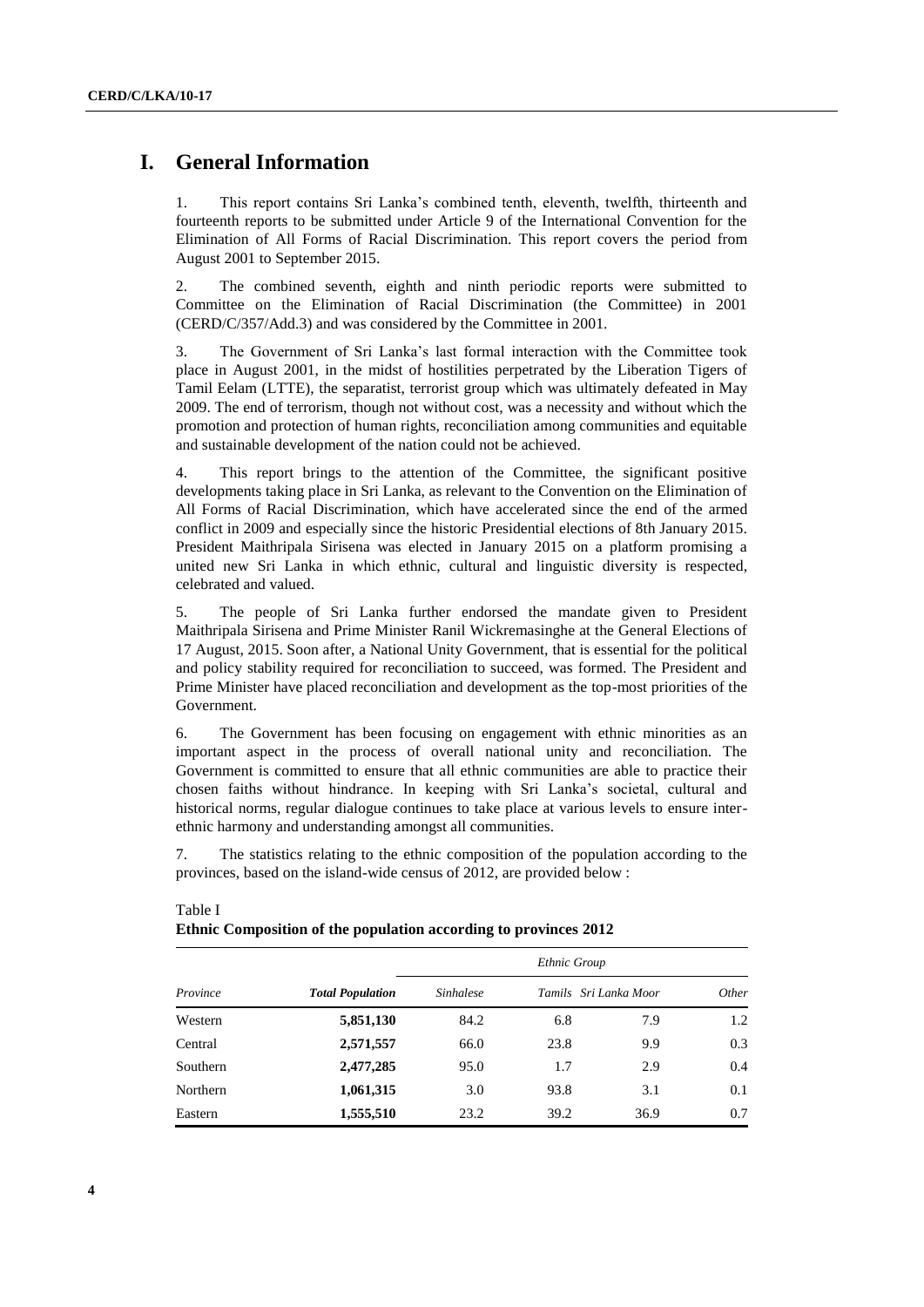|              |                         |                  | Ethnic Group          |      |       |  |
|--------------|-------------------------|------------------|-----------------------|------|-------|--|
| Province     | <b>Total Population</b> | <b>Sinhalese</b> | Tamils Sri Lanka Moor |      | Other |  |
| N. Western   | 2,380,861               | 85.7             | 3.0                   | 11.0 | 0.3   |  |
| N. Central   | 1,266,663               | 90.9             | 1.0                   | 8.0  | 0.1   |  |
| Uva          | 1,266,463               | 80.8             | 14.7                  | 4.3  | 0.3   |  |
| Sabaragamuwa | 1,266,463               | 86.4             | 9.2                   | 4.3  | 0.1   |  |
| Sri Lanka    | 20,359,439              | 74.9             | 15.3                  | 9.3  | 0.5   |  |

*Source*: Department of Census and Statistics.

*Note*: Majority of the population in Sri Lanka is Sinhalese (74.9) followed by Tamils (15.3%) and Sri Lanka Moor (9.3%). Other ethnic groups including Burgher, Malay and Sri Lanka Chetty consist of (0.5%) of the population. The total population of Sri Lanka is estimated, by the Department of Census and Statistics, at 20.7 million (by mid of 2014).

8. In view of this diversity of the demographic and cultural composition of Sri Lanka which comprises three main ethnic groups and four major religious traditions, the Sri Lankan legal system provides for a multiplicity of laws to accommodate and preserve the respective cultural and religious rites and traditions of such communities.

9. The general law of the country is made up of the Statute law complemented by the British Common law tradition and the Roman-Dutch law tradition. However, these laws take a subordinate position in the sphere of Customary or Personal Laws, as applicable to the respective communities in accordance with the Latin legal maxim *generalia specialibus non-derogata*. Therefore, in areas such as marriage, divorce, succession to personal property etc., in addition to the general law of the country, there are special laws applicable to those from specific communities or ethnic/religious groups.

10. As such, those of an Islamic faith have the option of subscribing to Muslim Personal laws (including statutes), Tamils hailing from the Jaffna Peninsula (also called the Malabar inhabitants of the Jaffna Province) fall within the ambit of the "Thesavalame Law" and people from the historic Kandyan region and ancestry (i.e. descendants of families that were living in the provinces that came under the Kandyan Kingdom at the commencement of British colonial rule) are at liberty to follow the Kandyan law traditions established over centuries.

11. This feature of the Sri Lankan legal system is of particular significance in the context of protecting and upholding rights of all communities and racial groups.

12. During the early years of British rule, the proclamation of 23 September 1799, the continued operation of the customary laws was guaranteed. In the present context, Article 16(1) of the Constitution of 1978 has guaranteed that all existing written and unwritten laws continued operation after the enactment of the Constitution.

## **II. Information relating to articles 2 to 7 of the convention**

## **Article 2**

13. The Government of Sri Lanka (GoSL) remains committed to build a society where the rights of all communities are secured and their safety and security is ensured. Thus, human dignity is valued and equal treatment to every person despite their religion, ethnicity or race is an accepted norm of public life. Steps are continuously being taken to ensure that all communities have the space to express their identity, including the right to enjoy their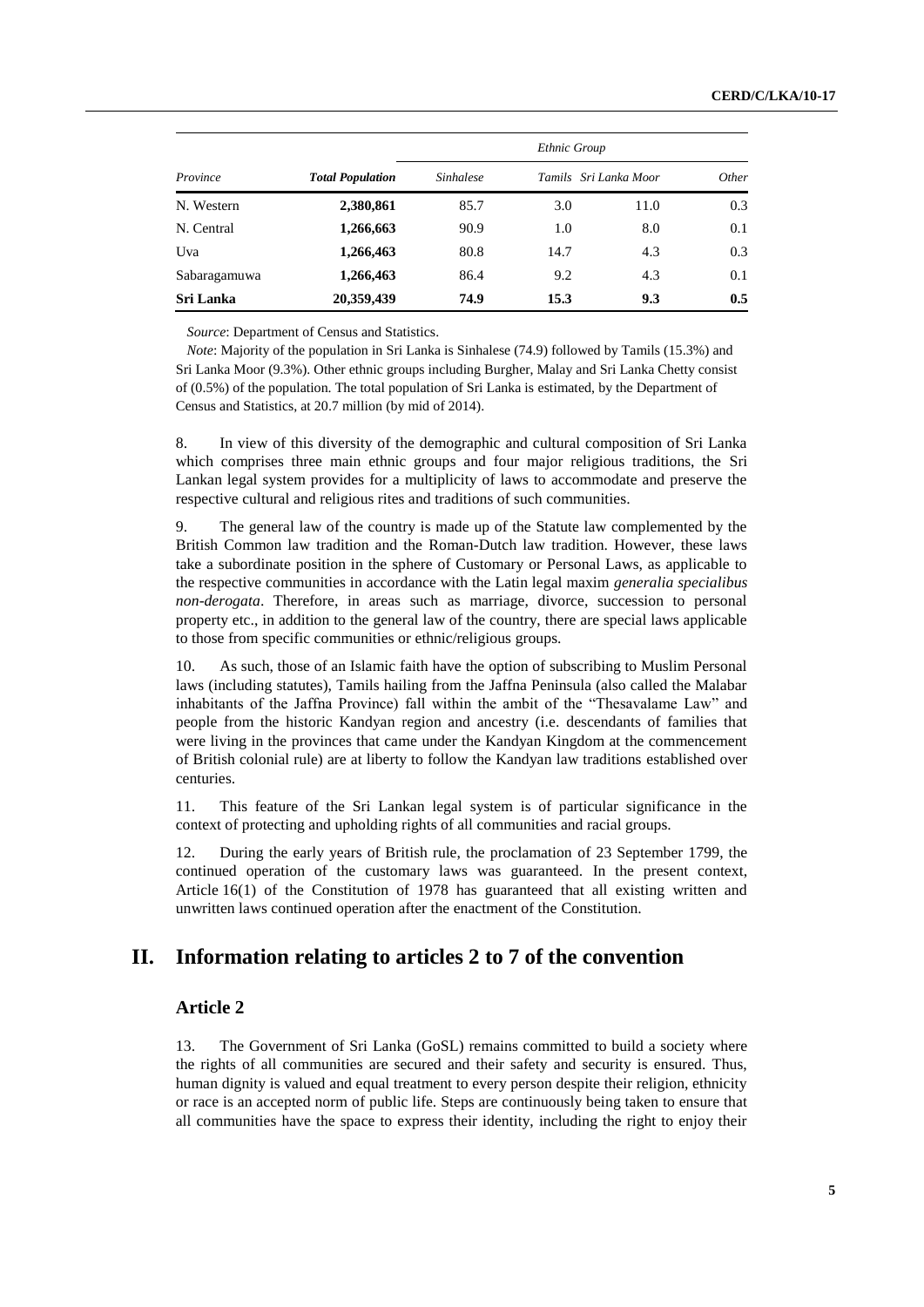own culture, profess and practice their own religion and nurture and promote their own language. All communities participate fully in the life of the nation, whether it be at national, provincial or local level. Article 12 (2) of the Constitution of Sri Lanka guarantees the fundamental right to equality and provides "No citizen shall be discriminated against on the grounds of race, religion, language, caste, sex, political opinion, place of birth or any one of such grounds."

14. From the time of independence, various legislative, judicial and administrative measures such as the promulgation of the Prevention of Social Disabilities Act No. 21 of 1957 and the Citizenship Act No. 35 of 2003, have been adopted by successive Governments to address issues related to minority communities. The present Government, after assuming duties in January 2015, initiated significant steps to identify issues, still remaining, which may contribute to perceptions of discrimination among people on the basis of race or ethnicity, with a view to creating a harmonious environment for all ethnic groups. These steps include:

(a) Strengthening the constitutional guarantees of fundamental rights with the enactment of the 19th Amendment to the Constitution which strengthens the founding of independent institutions including the Elections, Human Rights, Judicial Services and Police Commissions;

(b) Acknowledgement of the tragedy of the conflict and undertaking a collective act of contrition: At the official national day ceremony held on 4 February 2015 to mark the 67th Independence Day, the Government made a collective "Declaration of Peace" acknowledging the tragedy of the conflict and pledged a commitment to non-recurrence. The Declaration that was readout in all 3 languages included:

"Paying respects to all citizens of Sri Lanka of all ethnicities and religions, who lost their lives due to the tragic conflict that afflicted the country for over three decades and to all the victims of violence since Independence; and

A collective commitment to ensure that the country will never again be allowed to be traumatized by the shedding of blood of her citizens".

The establishment of a Special Presidential Task Force on Reconciliation and an Office for National Unity. These institutions are expected to contribute to ongoing efforts of reconciliation and to promote and build a peaceful and inclusive society in Sri Lanka;

(d) A series of additional measures to address the particular requirements and grievances of the people in the conflict affected areas have also commenced, including tangible solutions to the complicated issue of land ownership. Land that formed part of the High Security Zones (HSZ) during the conflict, including 1,000 acres situated in the Northern parts of the country and a further 818 acres in the Eastern province, have now been released to their owners;

(e) The Government of Sri Lanka is pleased to work with the support of the international community to address outstanding issues relating to reconciliation, accountability and human rights. The Government recognizes the importance of credible, domestic processes to deal with truth seeking, justice, reparation and guarantees of nonrecurrence. The Government will continue to take steps within the framework of the Constitution and the envisaged steps are as follows:

- For truth seeking, the establishment by statute, of two mechanisms:
	- A Commission for Truth, Justice, Reconciliation and Non-recurrence to be evolved in consultation with the relevant authorities of South Africa. This mechanism is envisaged as having a dual structure: a "Compassionate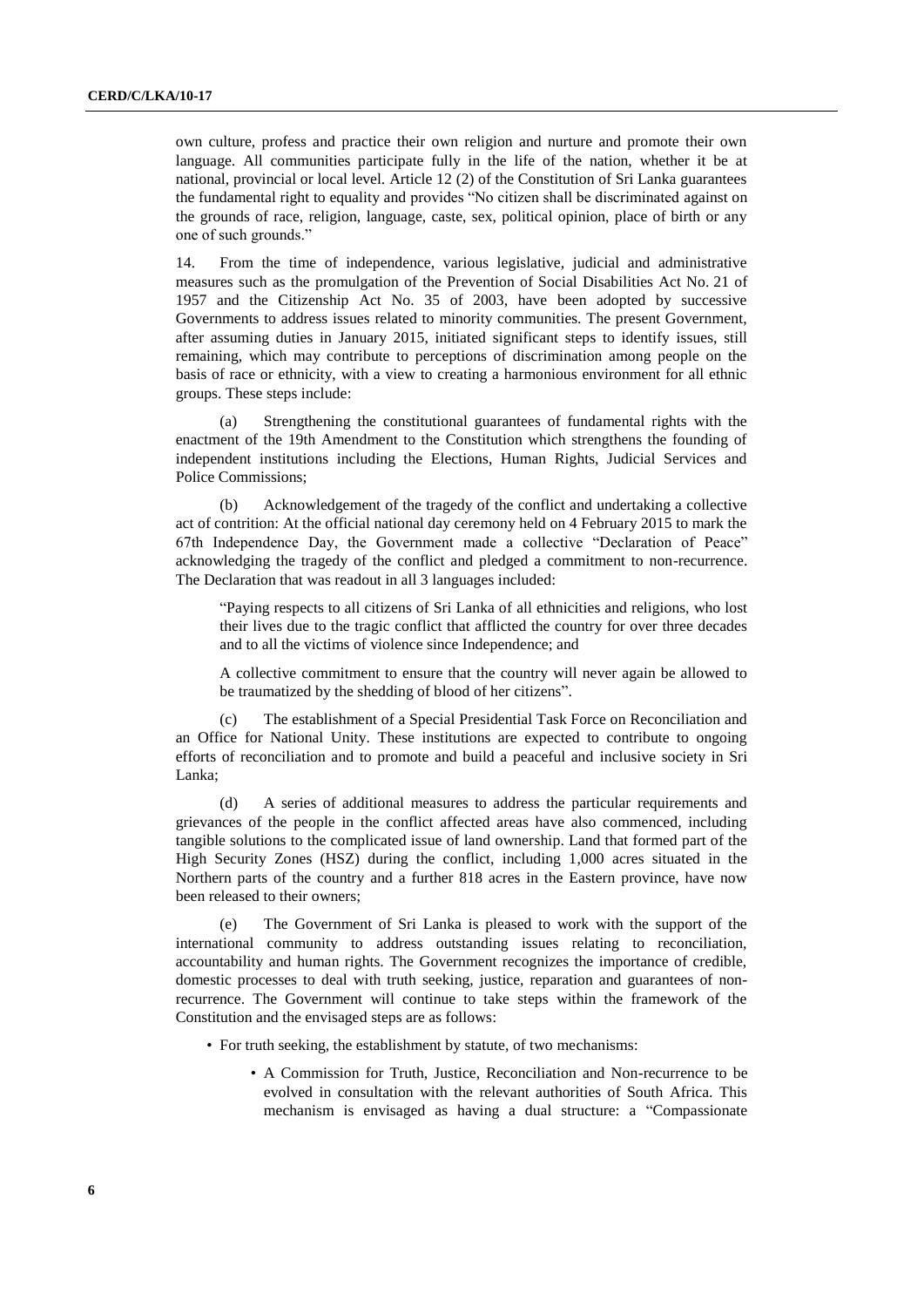Council" composed of religious dignitaries from all major religions in the country and a structure composed of whichever community, where the perpetrators are unclear for a judicial mechanism to handle, or where the practices of the state and society have resulted in discrimination, this Commission will allow them to discover the truth, understand what happened and help remedy any sense of injustice.

- An Office on Missing Persons based on the principle of the families' right to know, to be set up by Statute with expertise from the International Committee of the Red Cross (ICRC), and in line with internationally accepted standards.
- On the Right to Justice, a proposed Judicial Mechanism with a Special Counsel to be set up by Statute. This takes into account the right of victims to a fair remedy and aims to address the problem of impunity for human rights violations suffered by all communities.
- On the Right to Reparations, an Office for Reparations to be set up by Statute to facilitate the implementation of recommendations relating to reparations made by the proposed Commission on Truth, Justice, Reconciliation and Non-recurrence, the Office of the Missing Persons, the Lessons Learnt and Reconciliation Commission (LLRC) and any other entity.
- To guarantee non-recurrence, a series of measure are being contemplated including administrative and judicial reform and the adoption of a new Constitution. These include, among other, amendments to the penal code to criminalize hate speech and enforced disappearances.

#### **Constitutional Reform**

15. One of the most significant steps taken by the Government to strengthen good governance and the rule of law is the enactment of the 19th Amendment to the Constitution on 28th April 2015. This important amendment, while repealing the 18thamendment and building upon the essence of the 17thAmendment, serves to curtail Presidential powers, establish independent commissions overseeing a number of areas including the judiciary, police and human rights, and enshrines the right to access to information as a fundamental right.

16. Furthermore, as a part of a constitutional reform process that encourages integrationist multiracial organizations and the elimination of barriers between races, Article 41 A (4) of the 19th Amendment to the Constitution specifically provides that in nominating members to the Constitutional Council, the Prime Minister and the Leader of the Opposition shall consult the leaders of political parties and independent groups represented in Parliament "so as to ensure that the Constitutional Council reflects the pluralistic character of Sri Lankan society, including professional and social diversity." Similarly, Article 41 B (3) of the 19th Amendment obliges the members of the Constitutional Council, when recommending persons as Chairmen or members to the independent Commissions as specified in the 19th Amendment, to ensure that "such recommendations reflect the pluralistic character of Sri Lankan society, including gender." It also deems that appointees who are not members of Parliament shall be persons of eminence and integrity who have distinguished themselves in public or professional life and who are not members of any political party and that their nominations shall be approved by Parliament. Accordingly, in September, parliament approved the three nominations of Dr. A.T. Ariyaratne, Dr. Radhika Coomaraswamy and Shibly Aziz P.C. All appointments to the nine independent Commissions, under the 19th Amendment, are to be completed and activated by end of October 2015.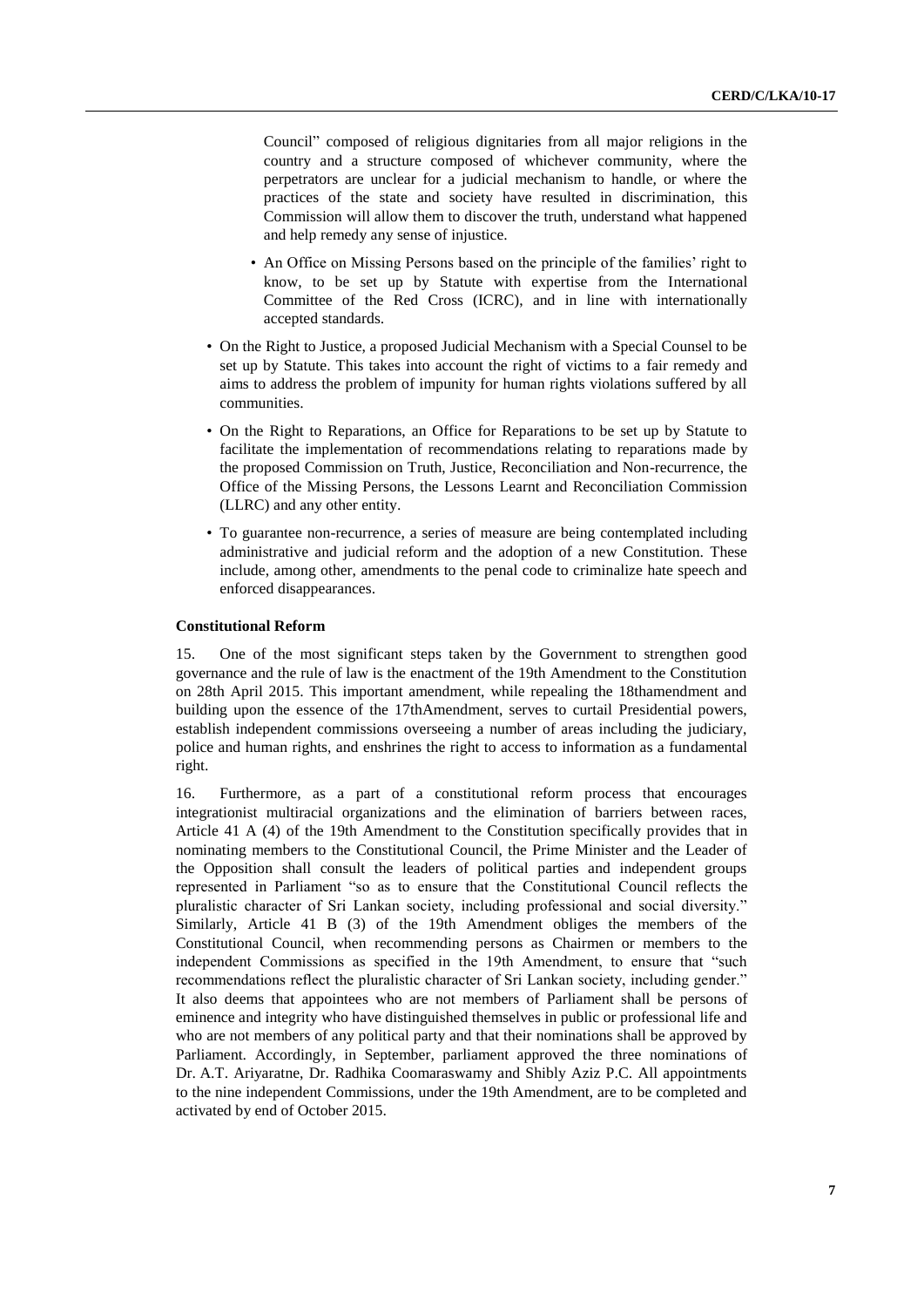17. Following the parliamentary elections held on 17 August, and the formation of the National Unity Government, Mr. R. Sampanthan of the Tamil National Alliance (TNA), who is the leader of the party that obtained the third highest number of votes, was appointed as the Leader of the Opposition. This appointment, as well as the appointment of the current Chief Justice of Sri Lanka in January are clear indicators that extraneous considerations such as ethnicity, religion, class or gender are not inhibiting factors in rising to public office.

#### **Language Rights**

18. The Constitution of Sri Lanka provides parity of status to the languages of the majority and the minorities. Article 14 (1) f and Articles 18 to 25 of Chapter IV of the Constitution deal with language rights of the individuals. In terms of Article 19 of the Constitution both Sinhala and Tamil are National languages while English remains the link language.

19. In terms of the provisions of the 16th Amendment to the Constitution, both Sinhala and Tamil were made the languages of administration and of the Courts. Article 22 of the Constitution specifies that Sinhala and Tamil shall be the languages of administration throughout Sri Lanka, and that Sinhala shall be the language of administration to be used for the maintenance of public records and the transaction of all business by public institutions of all the provinces of Sri Lanka, other than the Northern and Eastern Provinces where Tamil shall be so used. These constitutional provisions reflect the demographic realities of the country where a majority of the inhabitants of the North and East speak Tamil as the first language.

20. Similarly, according to Article 24(2) of the Constitution, any party or applicant or any person legally entitled to represent such party may initiate proceedings, and submit to court pleadings and other documents, and participate in the proceedings in court, in either Sinhala or Tamil. Any judge, juror, party or applicant or any person legally entitled to represent such party, who is not conversant with the language used in a court, shall be entitled to interpretation and to translation into Sinhala or Tamil.

21. Article 21 (1) of the Constitution recognizes the right of persons to be educated in either of the national languages and imposes a duty on the State to publish all laws and subordinate legislation in all three languages. There is also a positive duty imposed on the State pursuant to Article 18(4) of the Constitution to enact legislation and provide adequate facilities for the implementation of the Chapter pertaining to language rights.

22. Pursuant to the provisions of the Official Languages Commission Act No. 18 of 1991, the failure of a public servant to comply with the provisions of the Act is an offence punishable by law.

23. A ten year National Plan for a Trilingual Sri Lanka was launched in January 2012 for the implementation of the "Trilingual Policy". In line with this Plan, the Government has initiated a program to make public sector workers bilingual, with the ability to converse in both Sinhala and Tamil.

24. Civil servants and Police officers have been recruited and trained to serve the public in the North and the East in the language of their choice. Special focus is being placed on enabling police personnel serving in the North to have a sound knowledge of Tamil.

#### **Resettlement**

25. The Government, after assumption of duties in January, considered the resettlement of the remaining Internally Displaced Persons (IDPs) and refugees, as an issue of priority. This was seen as an essential step forward in terms of bringing about a process of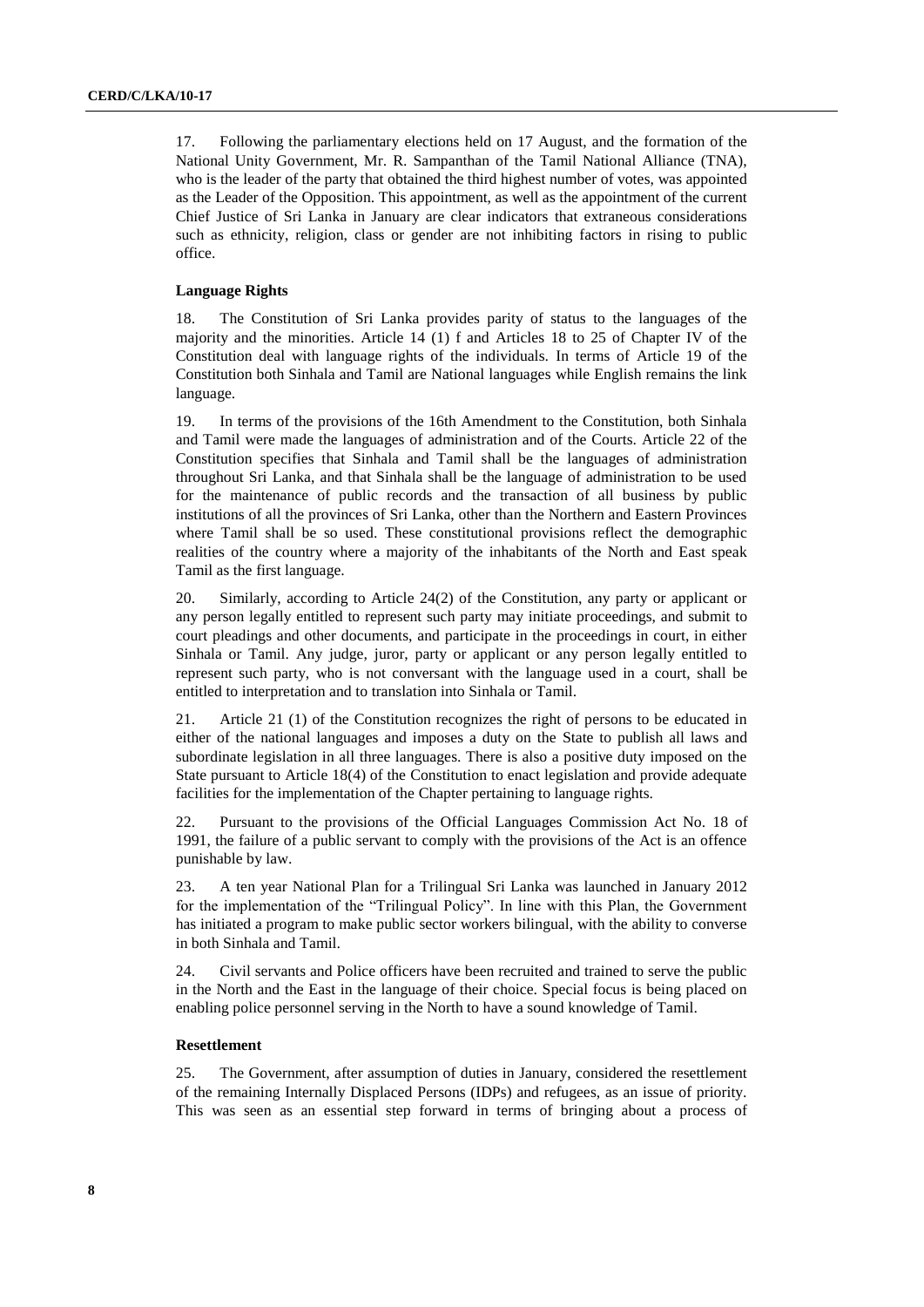reconciliation and harmony among the ethnic communities in the country. Simultaneously, the Government engaged in facilitating the possible return of Sri Lankan refugees who have been living in camps in South India.

26. As at 30 June 2015, the Ministry of Resettlement, Reconstruction and Hindu Religious Affairs has resettled a total of 232,952 families consisting of 796,720 individual persons since 2009 in Northern and Eastern Provinces. Out of this, 157,051 families amounting to 521,081 individual persons have been resettled in the North while 75,901 families consisting of 275,639 persons have been resettled in the East. As at end June 2015, a further 13,459 families which amounts to 44,934 individuals are either living in Welfare Centers or with friends and relatives. Resettlement of these families will be undertaken with the completion of the on-going demining operations in the relevant areas and the subsequent release of lands.

27. As of August 2015, the Ministry of Resettlement, Reconstruction & Hindu Religious Affairs has constructed 2,303 houses for the benefit of returnee Muslim IDP families in the Mannar District. Further 7,485 plots of State land have been earmarked for alienation to resettle the displaced Muslim families.

28. The Ministry of Resettlement, Reconstruction & Hindu Religious Affairs, in collaboration with UN Country Team which includes UNHCR and other relevant entities, is working out resettlement plans for the IDPs. On 4 June 2015, Ministry of Resettlement and Hindu Religious Affairs convened a Donor Consultation in this regard with the participation of several Embassies/High Commissions based in Sri Lanka together with members of the civil society and donor organizations.

#### **Rights of Adivasi / Veddah community**

29. While Sri Lanka does not recognize the concept of "indigenous peoples" as all people of Sri Lanka share a common heritage of over 2,500 years and contribute to the diversity and richness of the Sri Lankan civilization, Sri Lanka voted in favour of adopting the Declaration on the Rights of Indigenous Peoples (adopted by the General Assembly on 13 September 2007).

30. *Adivasi* (Veddah) people have been provided with an uninterrupted freedom to reside in their natural lands, especially in the Maduru Oya reserve, where they remain highly concentrated.<sup>1</sup> However, there are some restrictions in place on poaching of wild animals in the forest reserve due to conservation concerns. It may also be noted that when designing development projects in *adivasi* settlements,<sup>2</sup> commitments have been made to ensure the participation and consultation of *adivasi* community in the process. This guarantees that their sensitivities and unique needs are taken into consideration in order to maximize the benefits of development initiatives.

31. The Government's policy towards its *adivasi* citizens and their inclusive role in the development process has taken into consideration their specific aspirations and their cultural identity and way of living. They enjoy all other rights enjoyed by the citizens of Sri Lanka. The Government has launched specific programmes to protect and promote the

 $1$  According to data from the Mahaweli Authority in Sri Lanka, 49 families who denied to leave Maduru Oya have been located to a secondary settlement in Maduru Oya, provided with the same facilities and amenities to exercise and preserve their cultural rights. 11 families were moved to Kotabakiniya, another village close to Maduru Oya, while families that moved out of Maduru Oya has been resettled in Henanigala and Kandeganwila with the financial assistance from the State.

<sup>&</sup>lt;sup>2</sup> Facilities such as pre-schools, housing, sanitary and community and religious centers were provided at the State party's expense to facilitate a smooth resettlement process.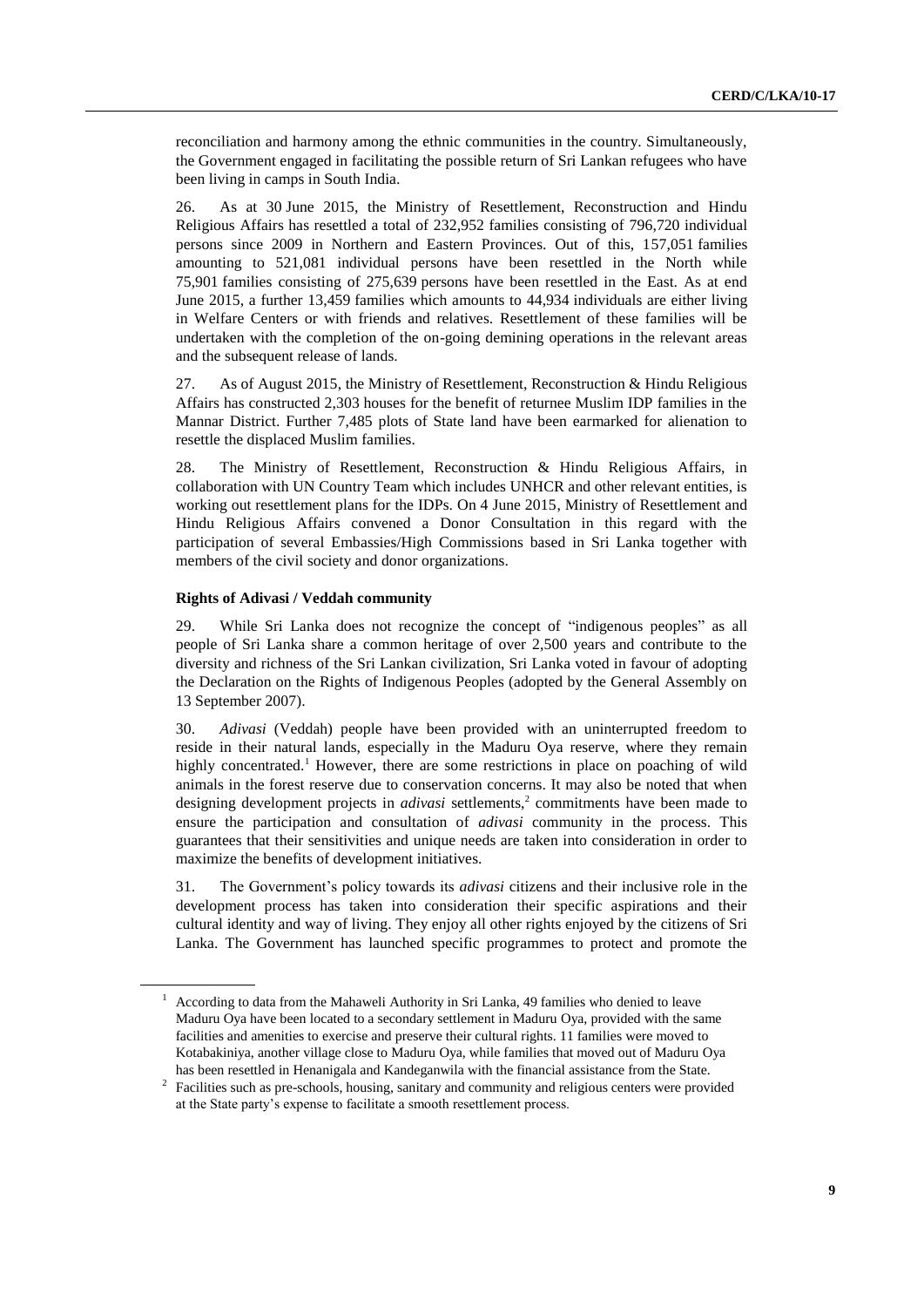rights of the indigenous peoples including their access to education, health and livelihood support. The Jana Aruna Museum and the Vedi Piyasa Centres are repositories established to preserve the cultural heritage and the ancient medical traditions of the indigenous community.

## **Article 3**

32. Sri Lanka, together with other nations, welcomed the dismantling of the policy of apartheid and the successful conclusion of multi-racial elections in South Africa in April 1994. Sri Lanka took an uncompromising stand against apartheid and condemned it both at the United Nations and at other international fora such as the Non-Aligned Movement. Sri Lanka ratified the International Convention on the Suppression and Punishment of the Crime of Apartheid on 18 February 1982. Sri Lanka has supported and voted for all Resolutions before the United Nations aimed at combating and eliminating apartheid in South Africa.

33. Article 12(3) of the Constitution of Sri Lankan provides that "No person shall, on the grounds of race, religion, language, caste, sex or any one of such grounds, be subject to any disability, liability, restriction or condition with regard to access to shops, public restaurants, hotels, places of public entertainment and places of public worship of his own religion."

34. A brief visit was undertaken by Mr. Cyril Ramaphosa, Deputy President of the Republic of South Africa and Special Envoy of the President of South Africa, on 7th and 8th of July 2014, upon the request of the Government of Sri Lanka to assist in its reconciliation process.

35. A workshop was held for Government officials and NGO representatives on 26th February 2015, to sensitize senior officials of the Government on the South African experience in reconciliation. As part of its reconciliation process, the Government of Sri Lanka intends to establish by statute a Commission for Truth, Justice, Reconciliation and Non-recurrence in consultation with relevant authorities of South Africa.

## **Article 4**

36. As referred to in paragraph 10 above, Article 12 (2) of the Constitution guarantees the Fundamental Right to Equality and prohibits discrimination against on the grounds of race, religion, language, caste, sex, political opinion, place of birth or any such grounds.

37. It is noteworthy that "interests of racial and religious harmony" as referred to in Articles 15(2), (3) and (4) of the Constitution, is one of the bases on which restrictions could be imposed on the exercise of certain specified Fundamental Rights as specified therein of.

38. Article 3 (1) of the International Covenant on Civil and Political Rights Act No. 56 of 2007 provides that no person shall propagate war or advocate national, racial or religious hatred that constitutes incitement to discrimination, hostility or violence.

39. Under the Prevention of Terrorism Act No. 48 of 1979, any person who by words either spoken or intended to be read or by signs or by visible representations or otherwise causes or intends to cause commission of acts of violence or religious, racial or communal disharmony or feelings of ill-will or hostility between different communities, racial or religious groups, is guilty of an offence [as per section 2 (i) (h)]. A person found guilty of such an offence is punishable with imprisonment for a period not less than five years but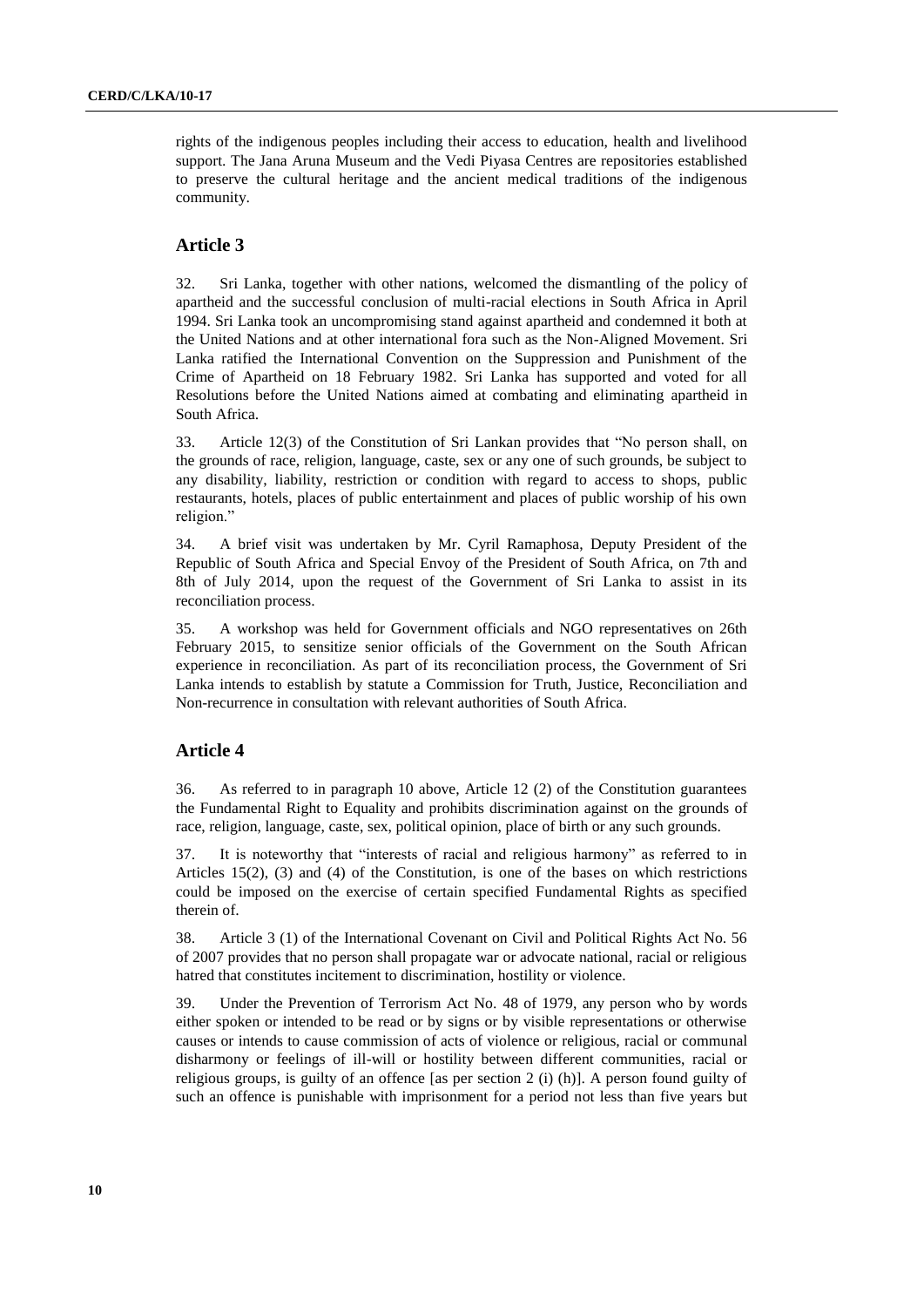not exceeding 20 years [as per section 2 (ii)]. (For more information on the PTA and Emergency Regulations, please refer to paragraphs 51 to 55)

40. Furthermore, in terms of section 290 of the Penal Code, whoever destroys, damages or defiles any place of worship or any object held sacred by any class of person with the intention of thereby insulting their religion or with the knowledge that any class is likely to consider such destruction, damage or defilement as an insult to their religion, is punishable by law as a penal offence. Additionally, sections 290 to 292 of the Penal Code deals with acts committed in relation to places of worship with intent to insult the religion of any class of persons, voluntarily disturb any lawful religious assembly, to utter words with deliberate intent to hurt religious feelings and to trespass in to any place of worship. All such acts are punishable offences under the Penal law of the country.

## **Article 5**

## **Article 5 (a)**

#### **The right to equal treatment before the law**

41. Right to equal recognition before the law has formed the very foundation on which the legal system of Sri Lanka is based. As referred to above, Article 12(1) of the Constitution acknowledges that all persons are equal before the law and Article 12(2) provides for the right to non-discrimination.

42. These provisions are further strengthened by further constitutional provisions which safeguard the independence of the Judiciary. Articles 107-110 of the Constitution, deal with such matters as the security of tenure of judges, salaries and disciplinary control and contain elaborate provisions to ensure the independence of the judiciary.

43. Further, the 19th Amendment to the Constitution provides that no person shall be appointed by the President to any of the scheduled offices specified in the Constitution including the Judges of the superior courts and members of the Judicial Service Commission, unless such appointments have been approved by the Constitutional Council. Article 111 (H) empowers the Judicial Service Commission to deal with matters related to the lower judiciary. The Legal Aid Law No. 27 of 1978 provides for the grant of legal assistance and for this purpose has established the Legal Aid Commission and the Legal Aid Fund.

## **Article 5 (b)**

#### **The right to security of person and protection by the state**

44. The right to security of person and protection by the state is guaranteed through the Constitution of Sri Lanka and also by ordinary laws.

45. Article 11 of the Constitution is an entrenched provision and states that "no person shall be subject to torture or to cruel, inhuman or degrading treatment or punishment". The fundamental right to freedom from torture cannot be abridged, restricted or denied under any circumstances and is also extended to non-citizens residing in Sri Lanka.

46. Sri Lanka acceded to the Convention against Torture and Other Cruel, Inhuman or Degrading Treatment or Punishment on 3rd January 1994. Subsequently, enabling legislation to give effect to Sri Lanka's obligations under the Convention was passed by Parliament on 25th November 1994. The Convention against Torture and Other Cruel,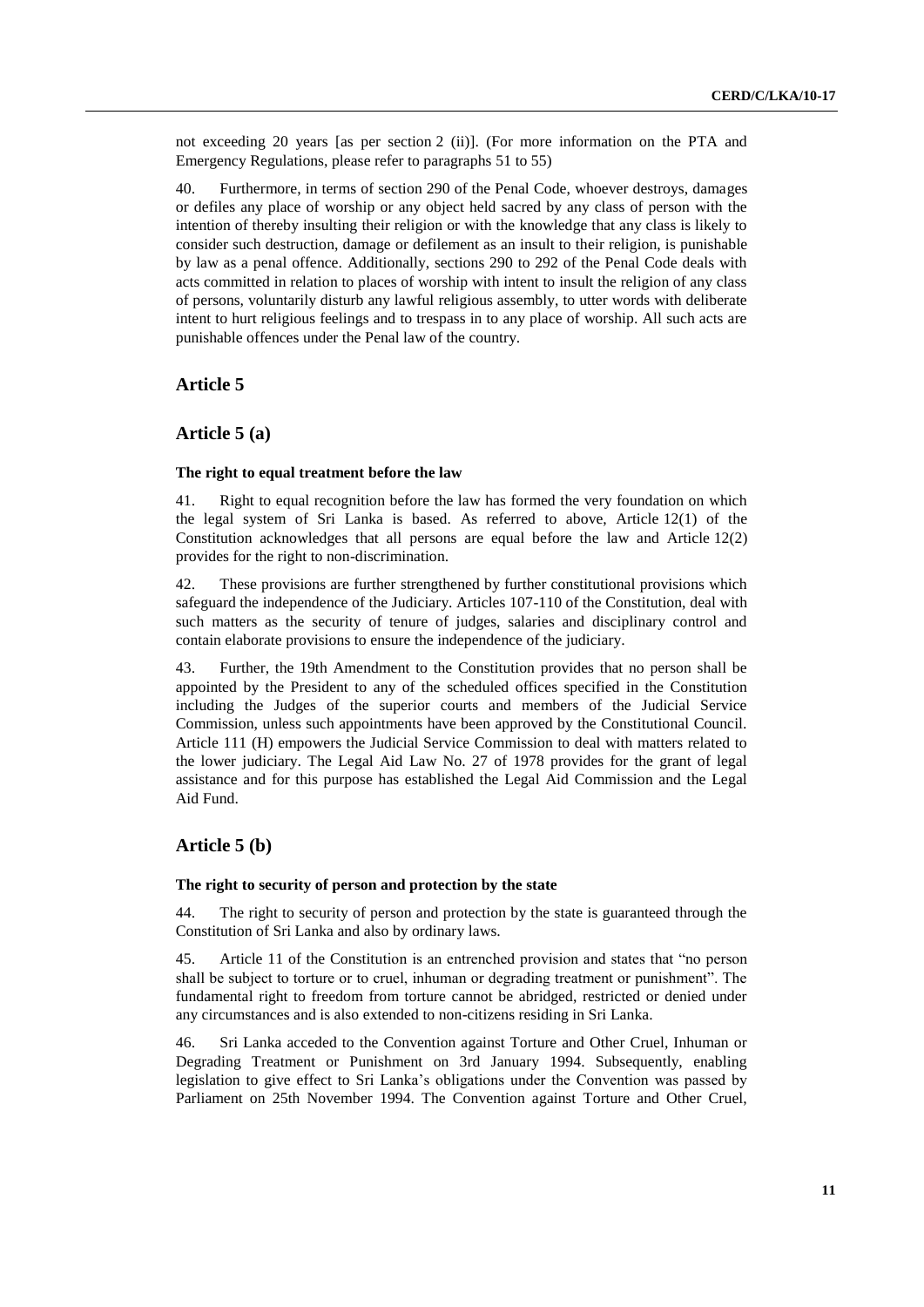Inhuman or Degrading Treatment or Punishment Act No. 22 of 1994 considerably strengthened the existing legal framework on prohibition against torture.

47. The Act No. 22 of 1994 referred to above designates and defines torture as a specific crime and vests the High Court of Sri Lanka with jurisdiction over offences of torture committed in and outside Sri Lanka. Procedure relating to investigations, taking a suspect into custody, prosecution etc. are dealt with in detail by the general penal law of the country, i.e the Code of Criminal Procedure Act No. 15 of 1979 and the Penal Code (ordinance No. 11 of 1887 and subsequent amendments).

48. Article 13(1), 13(2) and 13(3) of the Constitution further guarantees freedom from arbitrary arrest, detention and punishment, and prohibition of retroactive penal legislation.

49. Article 13(3) of the Constitution guarantees the right to a fair trial and provides that "any person charged with an offence shall be entitled to be heard, in person or by an attorney-at-law, at a fair trial by a competent court" Article 13(4) ensures the right not to be imprisoned except by order of a competent Court.

50. The procedure governing the due presentation of a person arrested before a competent Court, is governed by the Code of Criminal Procedure Act No. 15 of 1979. Also in terms of Article 141 of the Constitution any person illegally or improperly detained in public or private custody is entitled in law to seek relief by way of a Writ of Habeas Corpus. Article 13 (3) of the Constitution and section 54 of the Code of Criminal Procedure Code Act No. 15 of 1979 provide for the due presentation of a person arrested under a warrant before a competent Court without unnecessary delay. Section 37 of the Act provides that persons arrested without a warrant should be produced before a Magistrate within 24 hours.

#### **Prevention of Terrorism Act (PTA) and Emergency Regulations**

51. It may be noted that the Emergency Regulations lapsed in August 2011.

52. The PTA is a special law enacted by the Parliament to deal with matters relating to terrorist activities. Persons arrested under the provisions of the PTA are entitled to all safeguards including visits by family members, attorneys-at-law, magistrates, medical officers, members of the clergy and representatives of ICRC and the National Human Rights Commission.

53. A centralized, comprehensive database of detainees and of those released from detention, is available for access by next of kin at the Terrorist Investigation Units that have been set up in Colombo, Vavuniya and Boosa. Access to database information is restricted to Next of Kin (NoK) based on requests by detainees not to publicly disclose such information owing to privacy concerns. Over 3,000 NoKs have benefitted thus far.

54. Since the end of the conflict in 2009, the Attorney-General has in many instances opted to rehabilitate the suspects as an alternative to prosecution. Rehabilitation is conducted only in instances where the suspect voluntarily agrees to rehabilitate himself before reintegration into society. Over 200 persons have been recommended by the Attorney General for rehabilitation in lieu of prosecution after 2009. The process is facilitated through courts and under judicial supervision. In addition to recommendation for rehabilitation by the Attorney General, the courts have also in many instances sent convicted persons for rehabilitation as a substitute for jail sentences.

55. The Government is aware that concerns have been expressed that certain provisions of the national security legislation in the country are not compatible with the provisions of the ICCPR. As the security situation improves, the Government intends to review and take steps to address these concerns.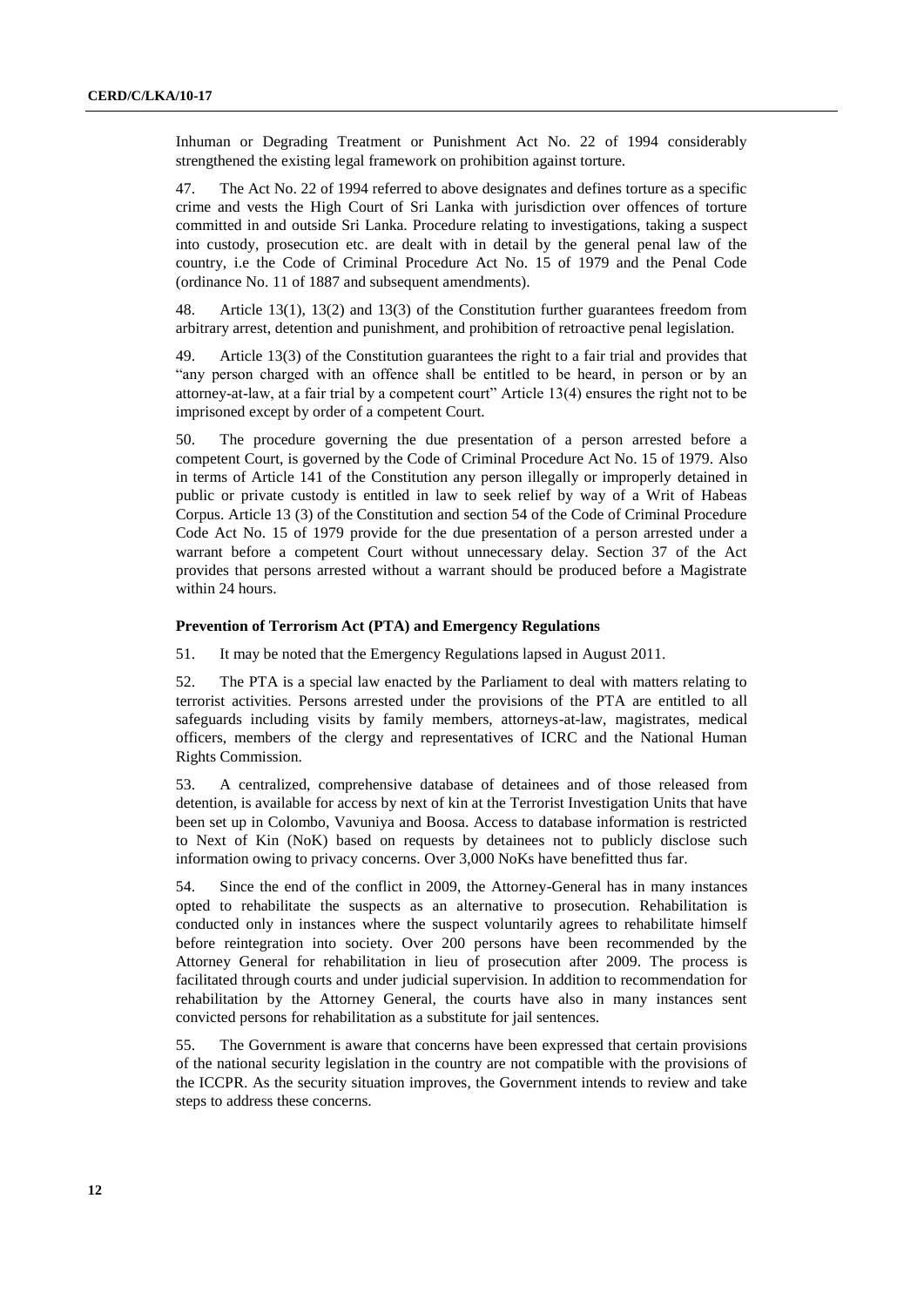#### **External Monitoring of the Welfare of Detainees**

56. Opportunities are also afforded to persons arrested to meet members of the ICRC to whom they could make their complaints. At the time of the conflict, the ICRC was permitted to visit persons in detention under the Prevention of Terrorism Act of 1979, in pursuance of the 1989 Agreement between the GoSL and the ICRC. The ICRC continues to visit individuals who have been detained under the PTA.

## **Article 5 (c)**

#### **Political Rights**

57. Sri Lanka has been a democracy since its independence in 1948. All successive Governments have been elected by universal adult franchise, which was introduced to Sri Lanka in 1931, even before the country gained independence. Electoral accountability and democratic governance have thus become an integral part of Sri Lankan society.

58. Sri Lanka's Third to Sixth periodic reports to the Committee set out in detail the rights of its citizens to participate in elections, to vote and to stand for election on the basis of universal and equal suffrage as well as the rights relating to participation in Government.

59. A critical aspect to restoring normalcy after the conflict was the holding of elections in the Northern and Eastern Provinces soon after the areas were brought under the control of the Government. Provincial Council elections were held in the Eastern Province even before the humanitarian operation ended in the North, and Local Authority elections were held for the Jaffna Municipal Council and Vavuniya Urban Council as early as August 2009. The Northern Provincial Council Election was convened on 21 September 2013 for the first time since the introduction of the Provincial Council system in Sri Lanka in 1987. At this election, an ethnic Tamil party — the Ilankai Tamil Arasu Kadchi (ITAK) secured 78.48%. Today in Sri Lanka, the elected representatives of the Tamil people have a voice not only at the Centre but also at the provincial level, the ITAK being the governing party in the Northern Provincial Council. Accordingly, the civil administration system in the Northern and Eastern Provinces have been made fully functional. A number of international observers were present during the election to ensure free and fair election and to report on election malpractices. During the Eastern Provincial Council election 19 international monitors were present in electoral Districts.

60. At the Presidential election held in January 2015, 81.52% of the registered voters in Sri Lanka from all parts of the island, including the former conflict affected areas in the Northern and Eastern provinces, exercised their franchise. It is noteworthy that this election recorded the highest voter-turnout in the history of the country.

61. At the parliamentary elections held on August 17, 2015, 77.66% of island-wide registered voters cast their vote. (See paragraph 14)

62. The Government of Sri Lanka is committed to guarantee a society in which ethnic, cultural and linguistic diversity is respected, celebrated and valued.

### **Article 5 (d) (i) & (ii)**

## **Freedom of movement within the State and the right to leave and return to one's country**

63. Article 14 (1) (h) provides for the freedom of movement and of choosing one's residence within Sri Lanka and Article 14 (1) (i) guarantees the freedom to return to Sri Lanka.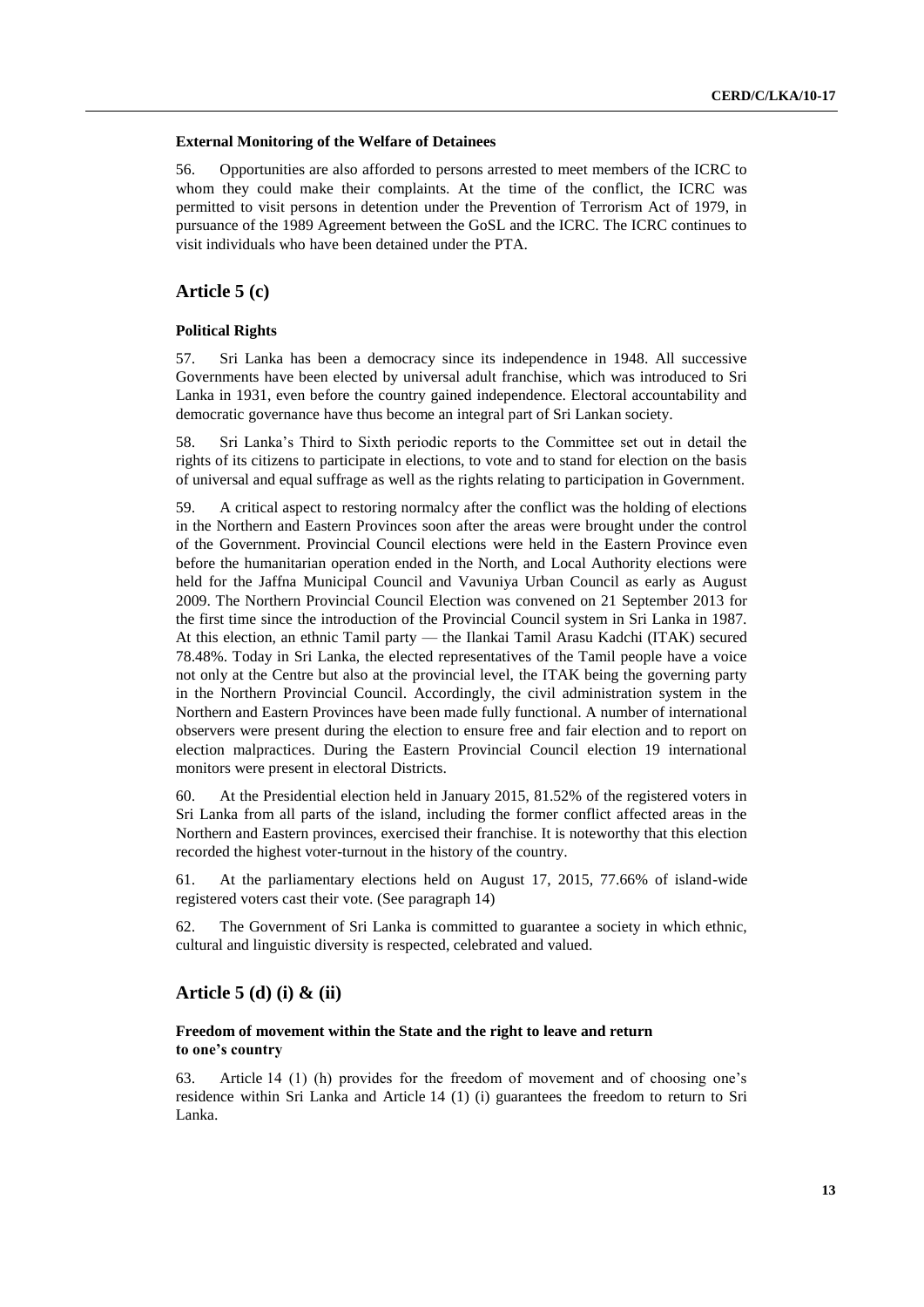64. Every citizen is entitled to obtain a passport according to law for purposes of travel outside the country. With the progressive liberalization of the economy and the deregulation of exchange controls and of import and export activity since 1977, foreign travel has recorded a significant growth. Freedom to return to the country has been further facilitated by the implementation of regulations pertaining to the granting of dual citizenship.

## **Article 5 (d) (3)**

#### **Right to nationality**

65. Article 26 (1) of the Constitution provides that there shall only be one status of citizenship known as "the status of a citizen of Sri Lanka". Article 26(3) states that no distinction shall be drawn between citizens of the country for any purpose by reference to the mode of acquisition of such status. Earlier the right of citizenship by descent was limited only to the persons whose father was a citizen at the time of his or her birth. With the enactment of the Amendment Act No. 16 of 2003, criteria for citizenship by descent was extended to the consideration of that fact of either parent being a Sri Lankan citizen. This amendment was made effective from the appointed date (1948-11-15) of the Citizenship Act.

66. The GoSL enacted the Grant of Citizenship to Persons of Indian Origin (Amendment) Act No. 35 of 2003 in order to resolve the issue of citizenship pertaining to persons of Indian origin. Accordingly all persons resident in Sri Lanka since 30th October 1964 or was a descendent of a resident of Sri Lanka since 30th October, 1964 was granted citizenship of Sri Lanka. Further all such persons are considered to be entitled to economic, social and cultural rights and privileges to the extent guaranteed by the fundamental rights chapter of the constitution. As such, in view of the Article 12 of the Constitution citizens of Indian origin are guaranteed same rights, privileges, and entitlements to which any other Sri Lankan citizen is entitled to. $3$ 

## **Article 5 (d) (4)**

#### **Right to marriage and choice of spouse**

67. Section 18 of the Marriage Registration Ordinance No. 19 of 1907 (as amended) specifies that every male and female is required to attain the age of 18 in order to contract a valid marriage with a person of their choice. This provision is part of the general law of the country and set out by statute. However, in the sphere of customary and personal laws, there are a separate set of considerations for entering into a recognized marital union. For e.g. the Muslim law imposes restrictions that spell out prohibited decrees of marriage.

68. Customary and personal laws of Sri Lanka trace their roots to even before the time the British gave statutory effect to such laws by way of the Proclamation of 23rdSeptember 1799. Based on this proclamation the Roman-Dutch law, the Kandyan law, the Tesawalamai law and the Muslim laws have continued in force and are considered valid and operative in terms of Article 16 of the Constitution. The application of personal laws arises only in the context of marriage, divorce, succession and property rights. The Tesawalamai, Muslim and the Kandyan laws have now been modified and enacted as part

<sup>3</sup> To augment this process, the Ministry of National Languages and Social Integration oversees the Mobile Services Programme. This facility ensures that legal documentation is made available to marginalized and vulnerable communities.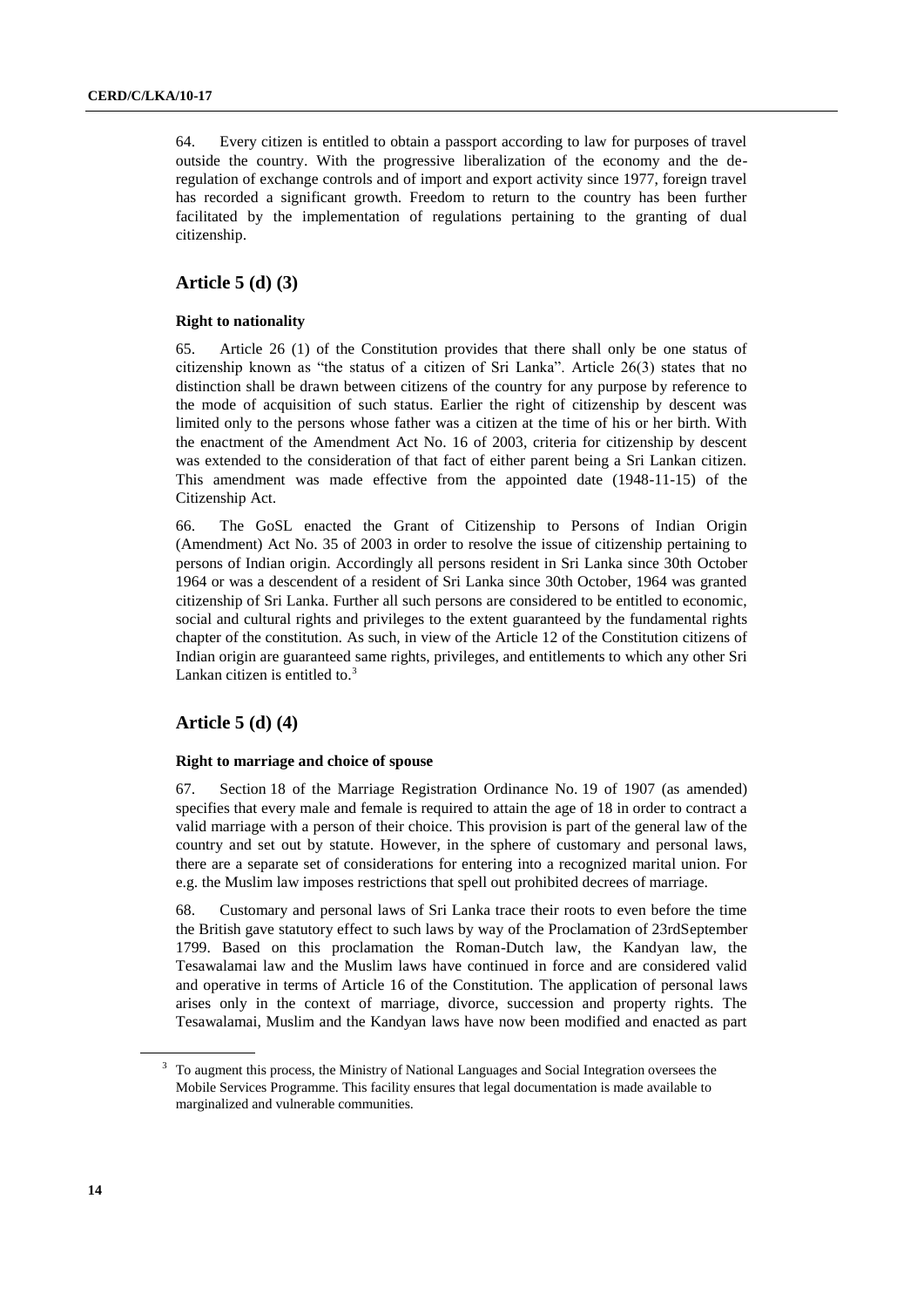of the statute law of the country. Tesawalamai and Kandyan laws, to a great extent, are of territorial application, while Muslim law is based on the principles of the Islamic faith. These laws include the Kandyan Marriage and Divorce Act No. 44 of 1952, the Kandyan Law (Declaration and Amendment) Ordinance No. 39 of 1938, the Kandyan Succession Ordinance No. 23 of 1917, The Tesawalamai Regulation No. 5 of 1869, the Jaffna Matrimonial Rights and Inheritance Ordinance No. 1 of 1911, the Muslim Marriage and Divorce Act No. 13 of 1951 and the Muslim Intestate Succession Ordinance No. 10 of 1931.

69. It needs to be stated that the application of personal laws to any particular individual is not automatic, but a matter of choice of the individual and regardless of the origins, race or religion, any Sri Lankan is entitle to enter into a marriage under the Marriage Registration Ordinance.

70. However, Sri Lanka recognizes the existence of customary laws which are applicable to particular communities in the country. Muslim Marriages and Divorce Act (1951) does not specify a minimum age of marriage, and efforts to reach a consensus with the Sri Lankan Muslim community on reforming this law has not yielded positive results. However, the reported percentage of underage Muslim marriages has significantly reduced in recent years. Therefore, underage marriages cannot be considered a traditional practice in Sri Lanka and there is considerable public awareness regarding the minimum age of marriage.

## **Article 5 (d) (5)**

#### **Right to own property alone as well as in association with others**

71. Every citizen is entitled to acquire, enjoy and dispose of property under the ordinary law. While the State has the power to acquire land for public purposes in accordance with the procedure laid down in the Land Acquisition Act No. 9 of 1950 (as amended), such acquisitions are subject to the payment of compensation.

72. It is noted that the Thesawalamai personal law which requires the consent of the husband for the wife to dispose her immovable property may be deemed a discriminatory practice. However, since the Personal Laws of Sri Lanka contain provisions that are deeply rooted in custom, proposals for reform of such practices long recognized by the respective personal laws should, in the interest of respect for ethnic diversity, emanate from the respective communities.

73. Article 27 of the Constitution provides for Directive Principles of State Policy which includes realization by all citizens of an adequate standard of living for themselves and their families, including adequate food, clothing and housing, the continuous improvement of living conditions and the full enjoyment of leisure and social and cultural opportunities. While rights contained in the Directive Principles of State Policy are non-justiciable, the Constitution in Article 27(1) provides that they shall serves as a guide for the Parliament, the President and the Cabinet of Ministers in the enactment of laws and the governance of Sri Lanka for the establishment of a just and free society.

## **Article 5 (d) (6)**

#### **Right to inherit**

74. Roman-Dutch law is considered the bedrock of the general law on property in Sri Lanka and operates as a residual law to fill in any gaps in the Statute law of the country. Sri Lankan laws are non-discriminatory as amongst citizens on ownership of land, property and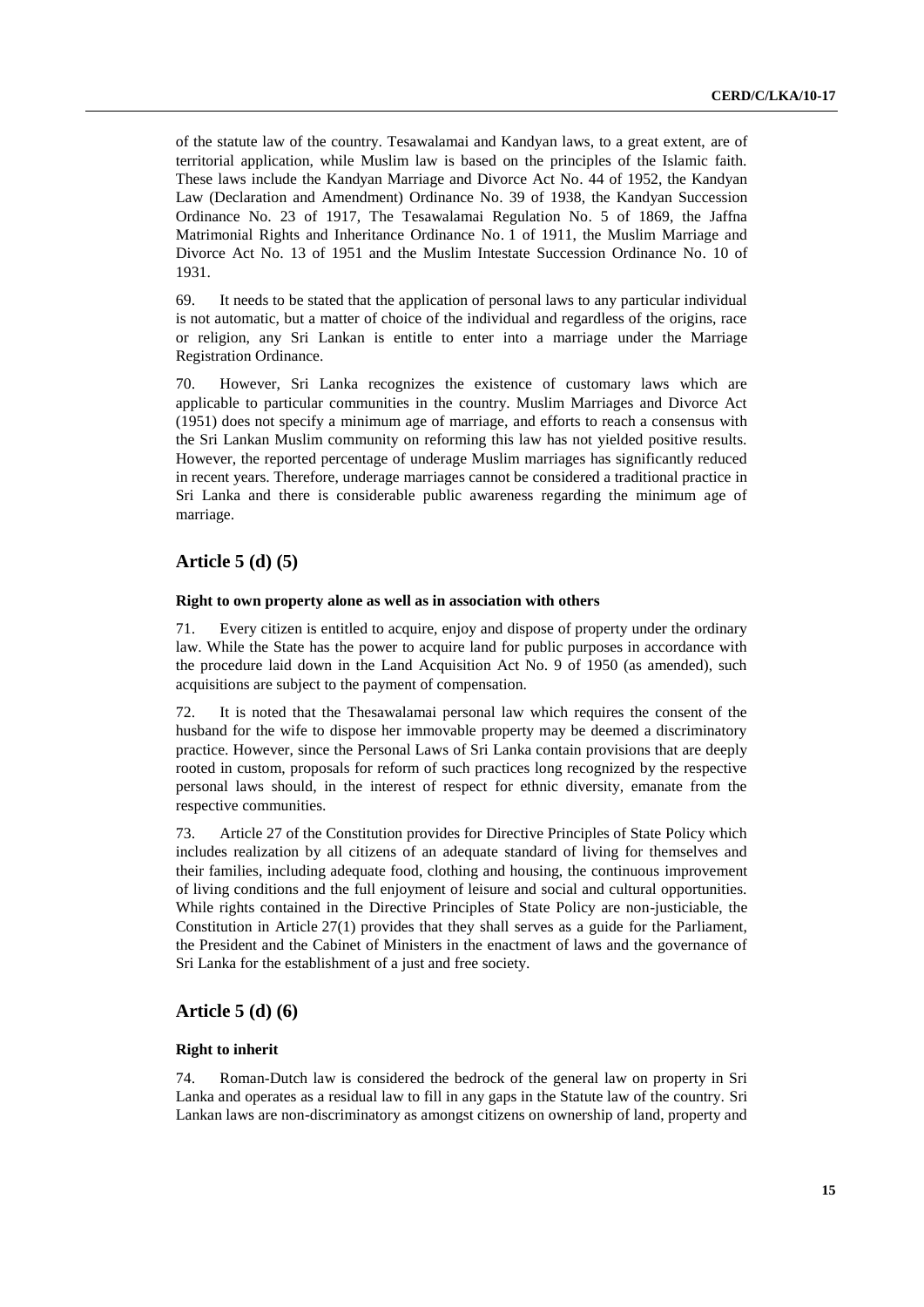business ventures. Therefore, both men and women can legally own, transfer, inherit and dispose of land and property and may enter into any economic or business activity and employment as long as it is not illegal or against public policy.

75. The law of succession within the Sri Lankan legal system is two-fold. In testate succession, where a person dies and leaves a last will, the property of such person would be divided in accordance with the terms of such will. In the case of Intestate Succession where a person dies without leaving a last will, the property rights will be determined by the laws of inheritance.

76. The Matrimonial Rights and Inheritance Ordinance No. 15 of 1876 which is applicable in the case of intestate succession, recognizes the right to property of a surviving spouse. Also, section 24 of the Ordinance specifically provides that all children shall inherit equally from their parent's intestate property, thereby recognizing concept of equal inheritance rights for both male and female children.

77. The extent of the application of the general (statute) law has been limited by customary laws that are operative in the island. The matrimonial property rights and rights of inheritance of communities that opt to subscribe to the different personal laws are governed by the respective regimes. Any perceived inequalities with regards to ownership and succession to land and property under "personal laws" unavoidably emanate from cultural and religious precepts which form the bases of such laws.

78. A notable exception to the general principle of non-discrimination in matters of succession, as embodied in Sri Lankan law, is found in the Land Development Ordinance No. 19 of 1935. The Ordinance which has been promulgated under the British rule, gives preference to male inheritance where the original owner dies intestate. However, these provisions are in the process of being amended in order to enable succession and ownership of land by any child, regardless of sex.

## **Article 5 (d) (7)**

#### **Right to freedom of thought, conscience and religion**

79. Article 10 of the Constitution guarantees the right to freedom of thought, conscience and religion. Article 14 (1) (e) and 14 (1) (f) guarantee the right to manifest one's religion or beliefs in worship, observance, practice and teaching and to promote his own culture and to use his own language. There can be no derogation from Article 10. It is also an entrenched clause in the Constitution. Articles 14 (1) (e) and (f) however, can be restricted in the interests of national security, public order and the protection of public health or morality, or for the purpose of securing due recognition and respect for the rights and freedom of others as per Article 15 (7) and 15 (8) of the Constitution.

## **Article 5 (d) (8)**

#### **Right to freedom of opinion and expression**

80. Article 14 (1) (a) of the Constitution recognizes the right to freedom of speech and expression, including publication. This right may, however, can be restricted in the interest of racial and religious harmony, and such other restrictions as set out in Article 15(2), 15(7) and 15(8) of the Constitution. Article 14(A) of the 19th Amendment to the Constitution expressly provides for the right of access to any information that is required for the exercise or protection of a citizen's right.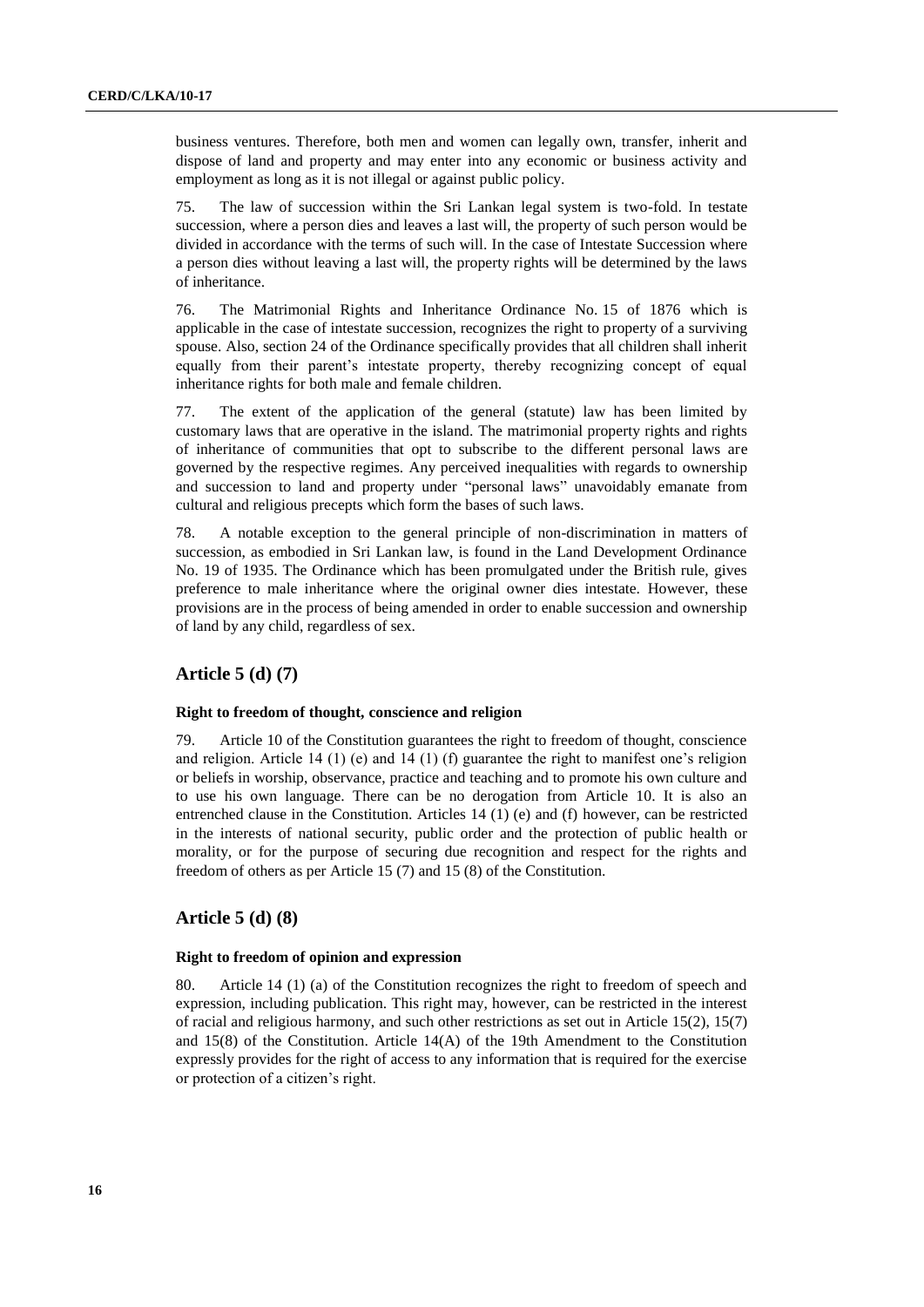81. Since January 2015, the Government has taken specific measures to strengthen media freedom. These measure include the unblocking of websites that were previously censored, the lifting of restrictions placed on foreign media personnel visiting the country, enabling journalists to travel freely to all parts of the country and the extension of invitation to all media personnel living in exile to return. Right to information was introduced as a Fundamental Right under the 19th Amendment to the Constitution. Thus media personnel are encouraged to engage in their work without fear, intimidation or harassment.

## **Article 5 (e)**

#### **Economic, social and cultural rights**

82. Important economic and social welfare measures have been sustained in the county, which have ensured a high quality of life for all its citizens. These include the availability of basic food items, educational facilities, medical services and health care, housing and other essentials. State policies have also helped to reduce income disparities between different economic sectors and among different social groups and special programmes such as i.e. Samurdhi, Divi Neguma (Livelihood Development Programme) have contributed towards the reduction of poverty. Directive Principles of State Policy under Article 27 of the Constitution, as referred to in paragraph 54 above, are also relevant in this context.

83. The main objective of the Livelihood Development Programme is to encourage a wide range of economic activities and services to insulate households from various market vulnerabilities as well as to promote a healthy family lifestyle, particularly in rural Sri Lanka. It envisages developing the rural economy in a sustainable manner creating semiurban and rural economic centres throughout the country. This has contributed to provide economic opportunities in all the provinces of Sri Lanka preventing the necessity for large scale urban migration to urban centres, and also contributed towards the development of small and medium scale businesses at village level, spurring further economic growth locally.

84. Despite being a developing country with a per capita income of around US\$ 9,470 ppp (2013), Sri Lanka boasts significant and impressive accomplishments in the social front as seen by the following indicators.

| Life expectancy at birth                                    | 74.3 years (2013) |
|-------------------------------------------------------------|-------------------|
| Access to drinking water                                    | 89.7% (2014)      |
| Proportion of population below National poverty line        | $6.7\%$ (2012/13) |
| Share of poorest quintile in national consumption           | 7.2% (2012/13)    |
| Net enrolment ratio in primary education                    | 99.7% (2012/13)   |
| Literacy rate of 15-24 year-olds, (women and men)           | 97.8% (2012)      |
| Infant mortality rate (per 100 live births)                 | 9.4% (2009)       |
| Maternal mortality rate (deaths per 100,000 live births)    | 33.3% (2010)      |
| Growth rate of GDP per person employed (15 years and above) | 7.3% (2012)       |
| Real GDP per capita                                         | 7.4% (2014)       |

#### **Sri Lanka – Human Development Profile**

*Sources*: Millennium Development Goals Country Report (Sri Lanka) 2014 Annual Report of Central Bank of Sri Lanka (2014).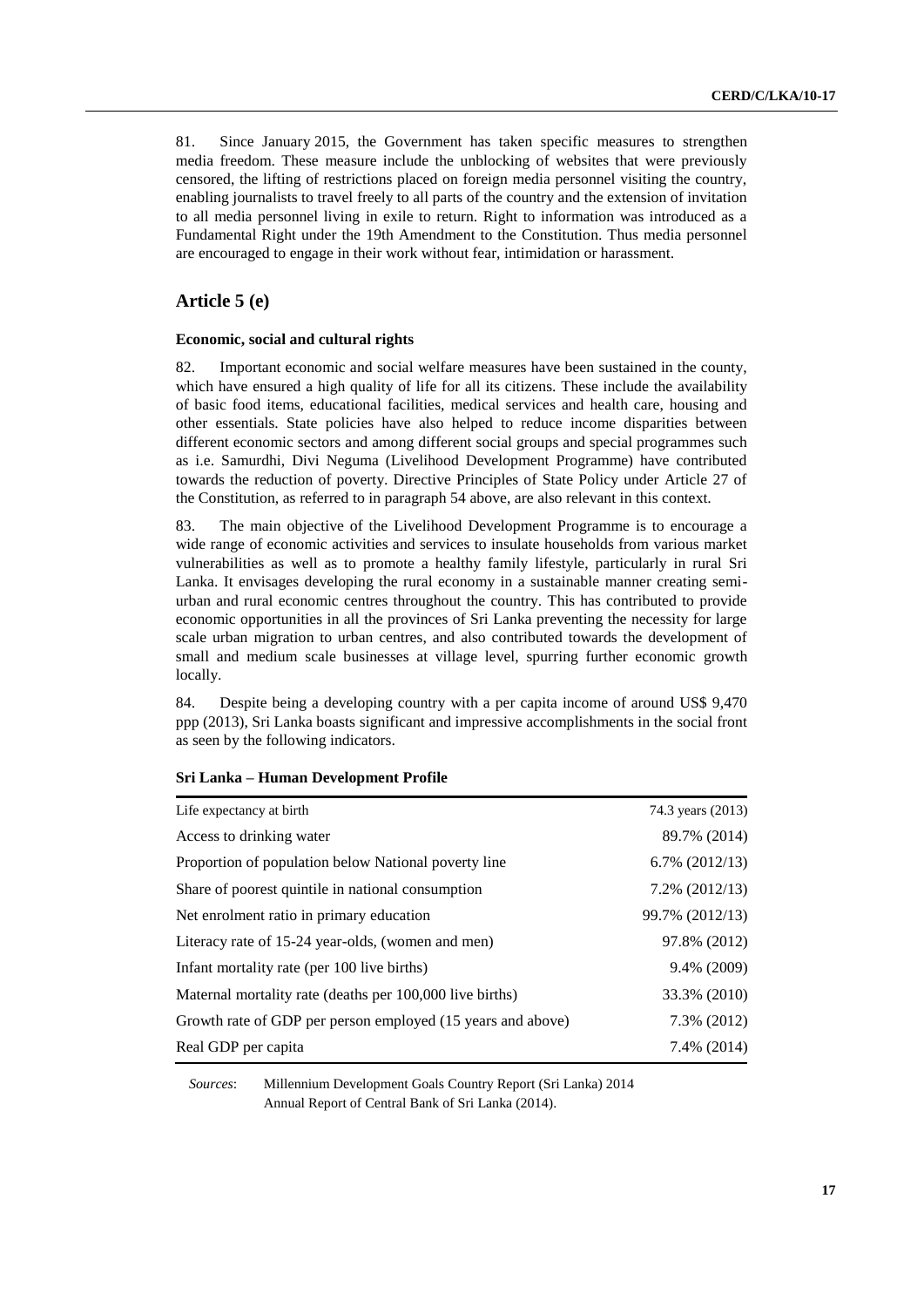85. As per the United Nations Human Development Report 2014, Sri Lanka's Human Development Index (HDI) value<sup>4</sup> for 2013 is  $0.750$  which is in the high human development category, placing the country at 73 out of 187 countries and territories. Between 1980 and 2013, Sri Lanka's HDI value increased from 0.569 to 0.750, reflecting an increase of 31.8 percent or an average annual increase of about 0.84 percent.

86. Table II below reviews Sri Lanka's progress in each of the HDI indicators. Between 1980 and 2013, Sri Lanka's life expectancy at birth increased by 6.1 years, mean years of schooling increased by 3.7 years and expected years of schooling increased by 3.6 years. Sri Lanka's GNI per capita increased by about 273.7 percent between 1980 and 2013.

| Year | Life expectancy<br>at birth | Expected years<br>of schooling | Mean years<br>of schooling | GNI per capita<br>$(2011$ PPP\$) | HDI value |
|------|-----------------------------|--------------------------------|----------------------------|----------------------------------|-----------|
| 1980 | 68.2                        | 10.0                           | 7.1                        | 2,475                            | 0.569     |
| 1985 | 69.1                        | 10.5                           | 7.7                        | 3,085                            | 0.598     |
| 1990 | 69.5                        | 11.3                           | 8.4                        | 3,316                            | 0.620     |
| 1995 | 69.3                        | 11.9                           | 9.1                        | 4,035                            | 0.645     |
| 2000 | 71.1                        | 12.5                           | 10.0                       | 4,859                            | 0.679     |
| 2005 | 73.6                        | 13.0                           | 10.4                       | 5,772                            | 0.710     |
| 2012 | 73.8                        | 13.6                           | 10.8                       | 7.476                            | 0.736     |
| 2011 | 73.9                        | 13.6                           | 10.8                       | 8,023                            | 0.740     |
| 2012 | 74.1                        | 13.6                           | 10.8                       | 8,686                            | 0.745     |
| 2013 | 74.3                        | 13.6                           | 10.8                       | 9,250                            | 0.750     |

| Table II                                                                       |  |  |
|--------------------------------------------------------------------------------|--|--|
| Sri Lanka's HDI trends based on consistent time series data and new goal posts |  |  |

*Source*: Human Development Report (UNDP) 2014.

87. Furthermore, the government's commitment to combating poverty is reflected by its recent socio-economic achievements. The progress made in achieving Millennium Development Goals and SAARC Development Goals undoubtedly demonstrate the effectiveness of the measures taken up by the government in order to alleviate poverty. Implementation of safety net programmes for select community groups serve in achieving the objects of protecting vulnerable communities from being adversely affected by competitive market forces in a macro-economic setting. At the same time, developments made in the health and education sectors have contributed greatly in achieving the current socio- economic progress of the country.

## **Article 5 (e) (i)**

#### **Right to work**

88. The Constitution stipulates provisions for protecting all employees against direct or indirect discrimination in the private or public sectors. Fundamental Rights of the citizens are guaranteed by the Constitution and any citizen is free to choose his occupation. Fundamental Rights enshrined in Articles 12 and 14 of the Constitution are of particular

<sup>&</sup>lt;sup>4</sup> The HDI is a summary measure for assessing long term progress in three basic dimensions of human development: a long and healthy life, access to knowledge and a decent standard of living.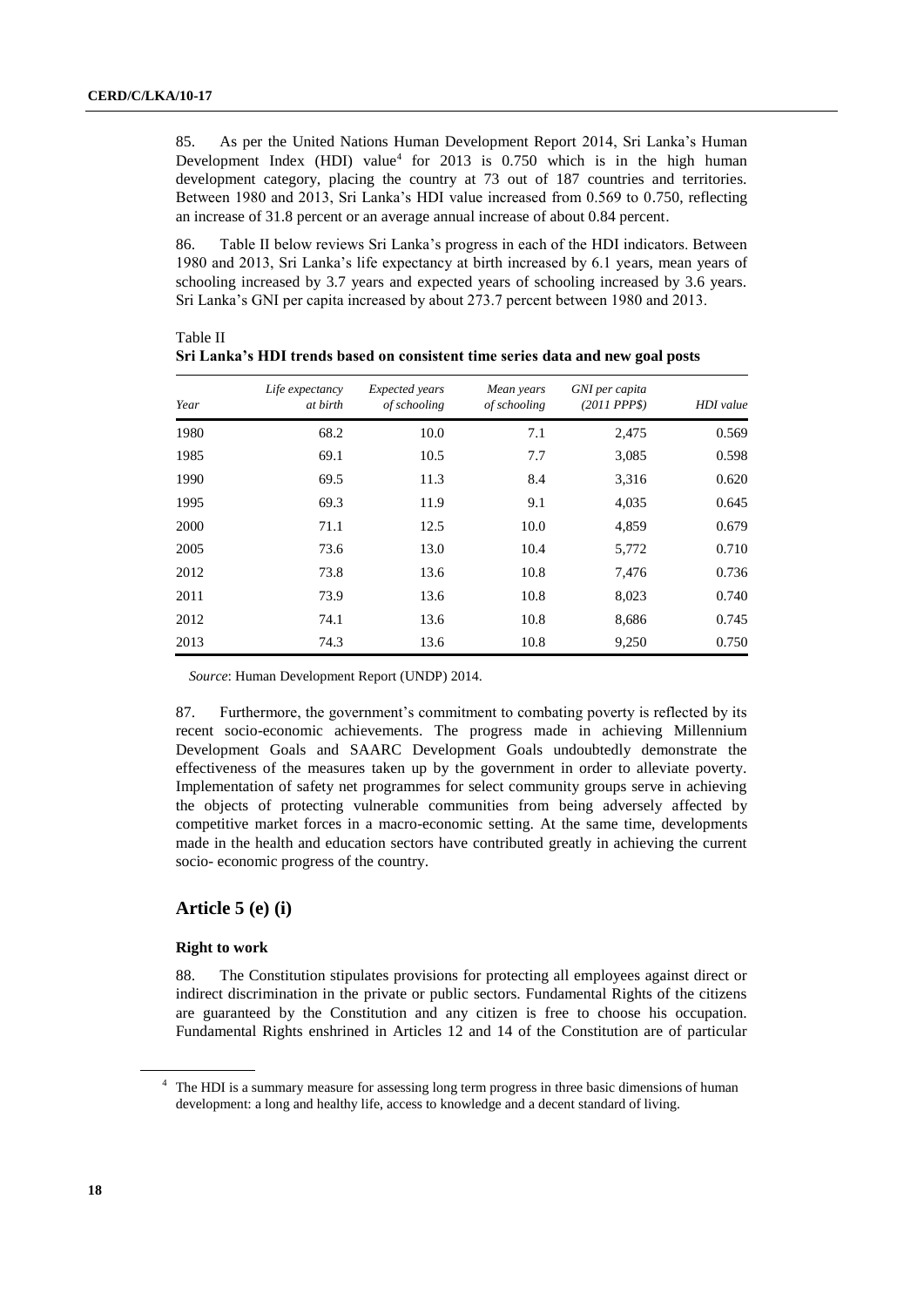relevance in construing a right to work. Article 12 guaranteed equality and equal opportunity in employment and Article  $14 \left( 1 \right) \left( g \right)$  declares the freedom to engage in any lawful occupation, profession, trade, business or enterprise. Similarly, the freedom to form and join trade unions as set out in Article 14 (1) (g) is germane to recognizing an effective right to work. Further, Article 17 of the Constitution ensures access to the Supreme Court in case of an infringement or an imminent infringement, by executive or administrative action, of a fundamental right to which such person is entitled under the aforesaid provisions.

89. The rate of unemployment in Sri Lanka has recorded a steep decline to its lowest ever rate of 4.1 per cent in for the Fourth Quarter of 2013. The GoSL's broad-based and sustained economic growth, including several infrastructure development projects have been instrumental in achieving this status.

90. The Labour Force Participation Rate (LFPR) has increased in 2013. The LFPR which is expressed as a ratio of the labour force to the household population aged 15 years and above, has recorded an increase to 53.8 per cent in 2013, compared to the 52.6 per cent in 2012. This increase is attributable to the increase in female labour force participation indicating a rise in its rate of 32.9 per cent in 2012 to 35.6 per cent in 2013. The LFPR in the rural sector increased marginally from 53.5 per cent in 2012 to 55.0 per cent in 2013. Rural sector female LFPR increased significantly from 33.8 per cent in 2012 to 37.2 percent in 2013. However a marginal decline was observed in the male labour force participation in the rural sector from 75.0 per cent in 2012 to 74.9 per cent in 2013.

91. The composition of employment among major industry groups has recorded a change over the years with the increasing share of the Industry sector and Services sector and the declining share of the Agriculture sector in total employment. The Services sector dominated in providing employment opportunities in 2013. Employment in the public sector, the private sector and self-employment grew during the year. Unemployment among GCE O/L qualified persons declined marginally to 5.9 per cent in 2013 from 6.0 per cent in 2012.

## **Article 5 (e) (ii)**

#### **Right to form and join a trade union**

92. Sri Lanka fully recognizes and respects the freedom of association as enshrined in Article 14 (1) (C) of the Constitution and Article 14 (1) (d) specifically recognizes the freedom to form and join trade unions. This recognition is further by legislation such as the Industrial Dispute Act No. 43 of 1950 and the Trade Union Ordinance of 1935 and regulations promulgated under such laws.

93. In terms of section 32 A of the Industrial Disputes Act No. 43 of 1950, it is considered an unfair labour practice for an employer to coerce/force an employee to join or refrain from joining a union as a condition of employment. There are a number of other provisions in the Trade Unions Ordinance designed to protect the right of trade unions to function freely. Section 26 of the Ordinance provides trade unions immunity from civil action in certain cases. In the terms of section 27, a trade union is not liable for tortuous acts. According to Section 29, the objects of a registered trade union not deemed to be unlawful by reason only that they are in restraint of trade.

94. There are no legal and practical restrictions on the right of trade unions to federate and join international trade union organizations. There are about 1,000 registered trade unions and many of them are in fact affiliated to international trade union organizations.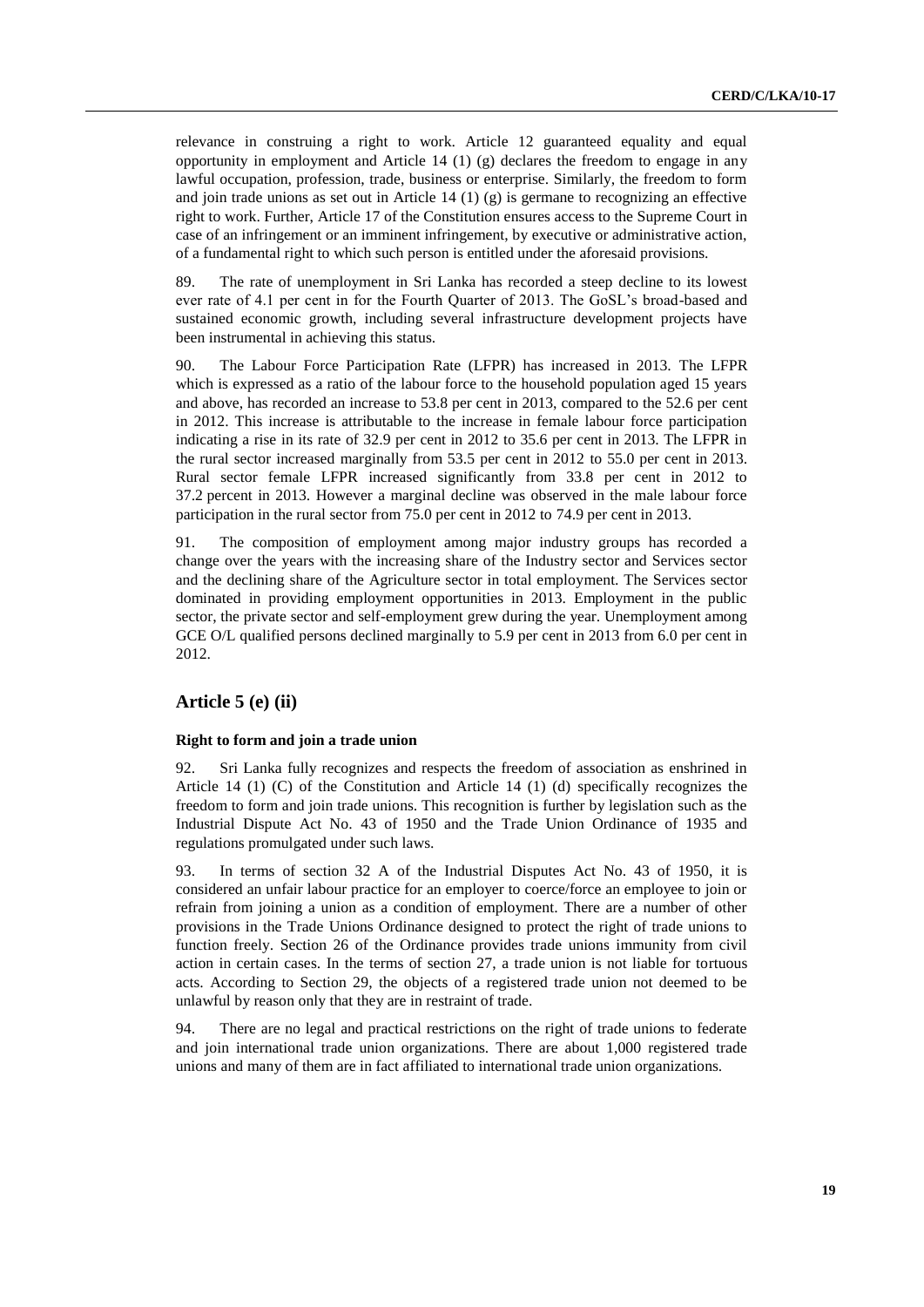95. The GoSL is a party to the ILO Freedom of Association and Protection of the Right to Organize Convention (No. 87) and Right to Organized and Collective Bargaining Convention (No. 98).

96. A number of initiatives such as establishing facilitation centres in the export processing zones (in order to promote and ensure freedom of association), strengthening the investigation procedure of Unfair Labour Practices (UPL), addressing the delays in prosecution of UPL, have been implemented in order to ensure the practice of Freedom of Association in the private sector.

#### **Article 5 (e) (iii)**

## **Right to housing**

97. Government welfare and other measures to further the development of the housing sector has a long history in Sri Lanka. The more important of these interventions include:

- Regulatory controls and development work by the decentralized administration
- Rent control measures
- Ensuring access to housing even of low income groups
- Action taken under the ceiling on housing property law
- Government intervention in the housing financial market
- Institutional development and house construction on a direct construction basis

98. A separate Ministry for Housing has been established by each successive Government that came into power after 1953. The Ministry of Housing and Samurdhi was created by the new Government elected in August 2015 in order to further its policy objectives in this regard. The National Housing Development Authority (NHDA) which is a statutory entity operates under the purview of the Ministry of Housing and Samurdhi in order to facilitate schemes for granting of housing loans and programmes for such as construction of rental and rent-purchase housing etc.

99. A country-wide survey was carried out by the Department of Census and Statistics in order to assess the status of the housing sector in Sri Lanka. The consequent Report by the Department of Census and Statistics for the Year 2012 indicates numbers of individuals and families who are homeless or inadequately housed and without access to basic Infrastructure facilities and services. This data is used in the formulation and reconsideration of policies of the Government in respect of the housing industry.

100. With the end of the conflict in May 2009, the Government was able to formulate much-needed policies towards achieving its development goals including a national housing policy which was drafted by the former Ministry of Housing, Engineering Service and Common Amenities (this Ministry has now been reconstituted as the Ministry of Housing and Samurdhi). This policy was approved by the Cabinet of Ministers and adopted in 2014. The primary objective of the Housing Policy is to "ensure the right to live in an adequate, stable, qualitative, affordable, sustainable, environment friendly and secure house with services for creating a high living standard on the timely needs of the people.<sup>5</sup>"

100. Projects for allocation of housing by the Government are implemented in an equitable manner to deserving persons irrespective of their ethnic or religious backgrounds

<sup>&</sup>lt;sup>5</sup> The National Housing Policy could be accessed at www.housingpolicy.lk.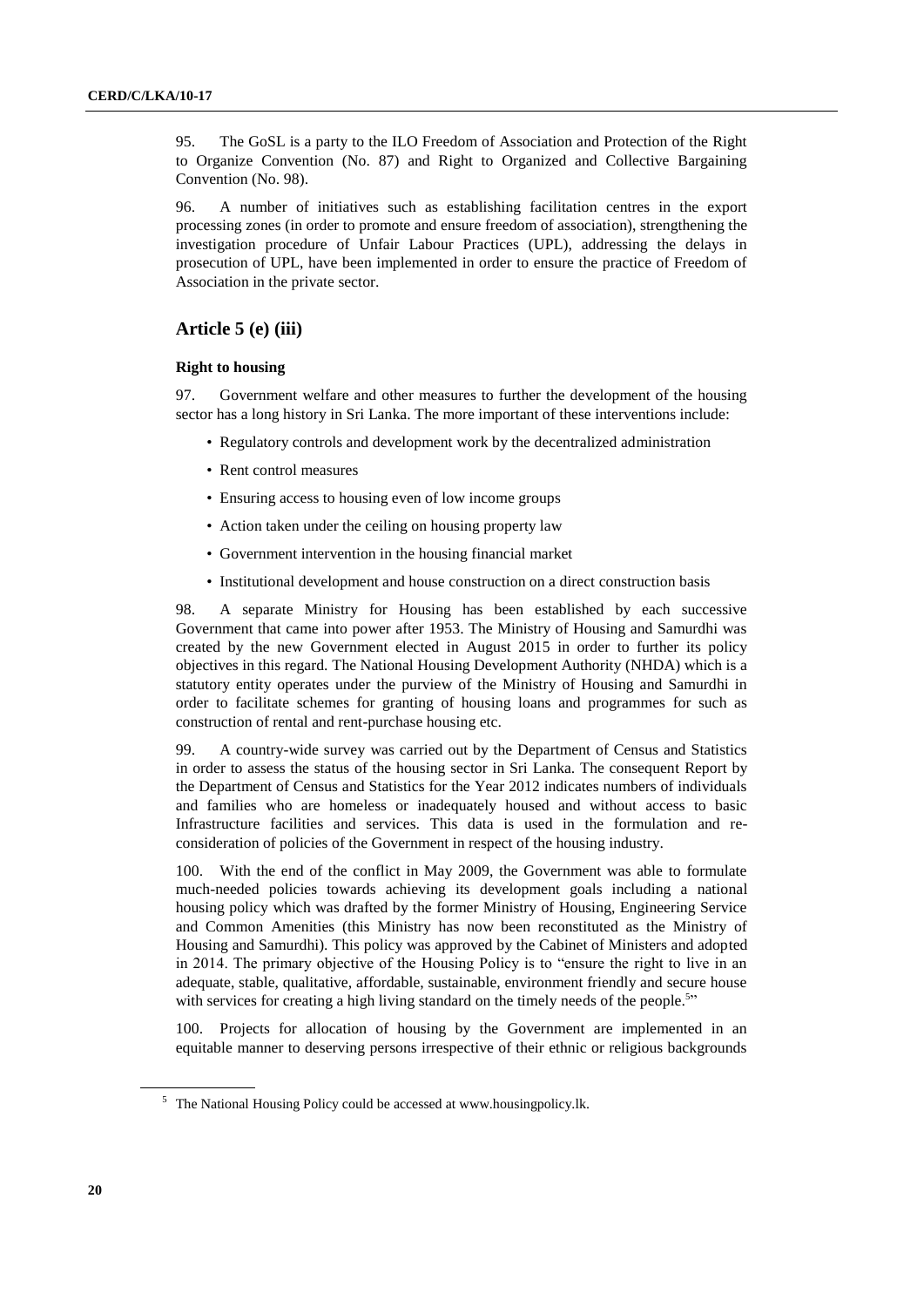or such other such consideration. The general policy adopted is to provide housing to families who do not have adequate living conditions to the closest housing complex in order to ensure that their lives are not disrupted and the education of the children advancement of their livelihoods could continue uninterrupted. Within the past two years period, the UDA has awarded contracts for the construction of housing schemes in 19 sites containing ground+3 walkup apartments and 12 storied condominium apartments.

101. The Janasevena National Housing Drive oversees the implementation of policies developed through consensus achieved by the participation of stakeholders, namely, the private sector, State parties and the community. The view of the community are given significant consideration in the decision-making process pertaining to such construction of housing. The government plays a supporting role of providing financial and technical assistance to ensure the houses constructed, especially by the low and the lower middle income families, meets the criteria laid in the framework of adequate housing. The low and lower middle income group represents 80% of the demand for housing in the country. Hence, it garners significant attention from the Government.

102. Ministry of Housing and Samurdhi expects to construct 2,400 houses in the North and East in the course of 2015 under the Diriya Piyasa Housing project. 2,179 Diriya Saviya loans have been granted to entrepreneurs in the Batticaloa, Ampara and Jaffna districts. Awareness programmes on Disaster Resilient Construction Technologies have been conducted for 253 construction craftsmen in the North and East.

## **Article 5 (e) (iv)**

#### **Right to public health, medical care, social services and social security**

103. Sri Lanka has a wide network of health services in terms of geographical and population coverage and has a longstanding reputation for maintaining a reasonably high standard of health facilities through the provision of free medical care, free hospital care and free clinical facilities. This has been made possible through the allocation of substantial amounts of financial resources from the government budget to the social sectors continuously in the post-independence period. A parallel private health care sector also exists. Private insurance holders obtain health care services from the private sector.

104. The State party has formulated a ten-year national health policy (2006-2016), which has been adopted. Further, the National Health Development Plan (NHDP) is prepared by the Ministry of Health (MoH) as a medium-term plan spanning from2013 to 2017. MoH is expected to prepare its annual budgets and plans based on the NHDP.

105. Preventive, curative, and rehabilitative health facilities, goods and services are within safe reach and physically accessible for everyone free of charge irrespective of their income status.

#### **Services for elderly population**

106. Sri Lanka's elderly population comprises of 9.2% of the total population and is expected to rise to 24.8% in 2040. Care for the elderly is accorded much priority in the State party's Health Plan. Hence, it has taken the following actions:

- The process of converting the physical infrastructure of health institutions to make access feasible for disabled and the elderly, has already commenced.
- Special medical clinics for elders in primary health care institutions and dental care services have been instituted. Medical officers with degree qualifications have been recruited to fill in the vacancies of these institutions.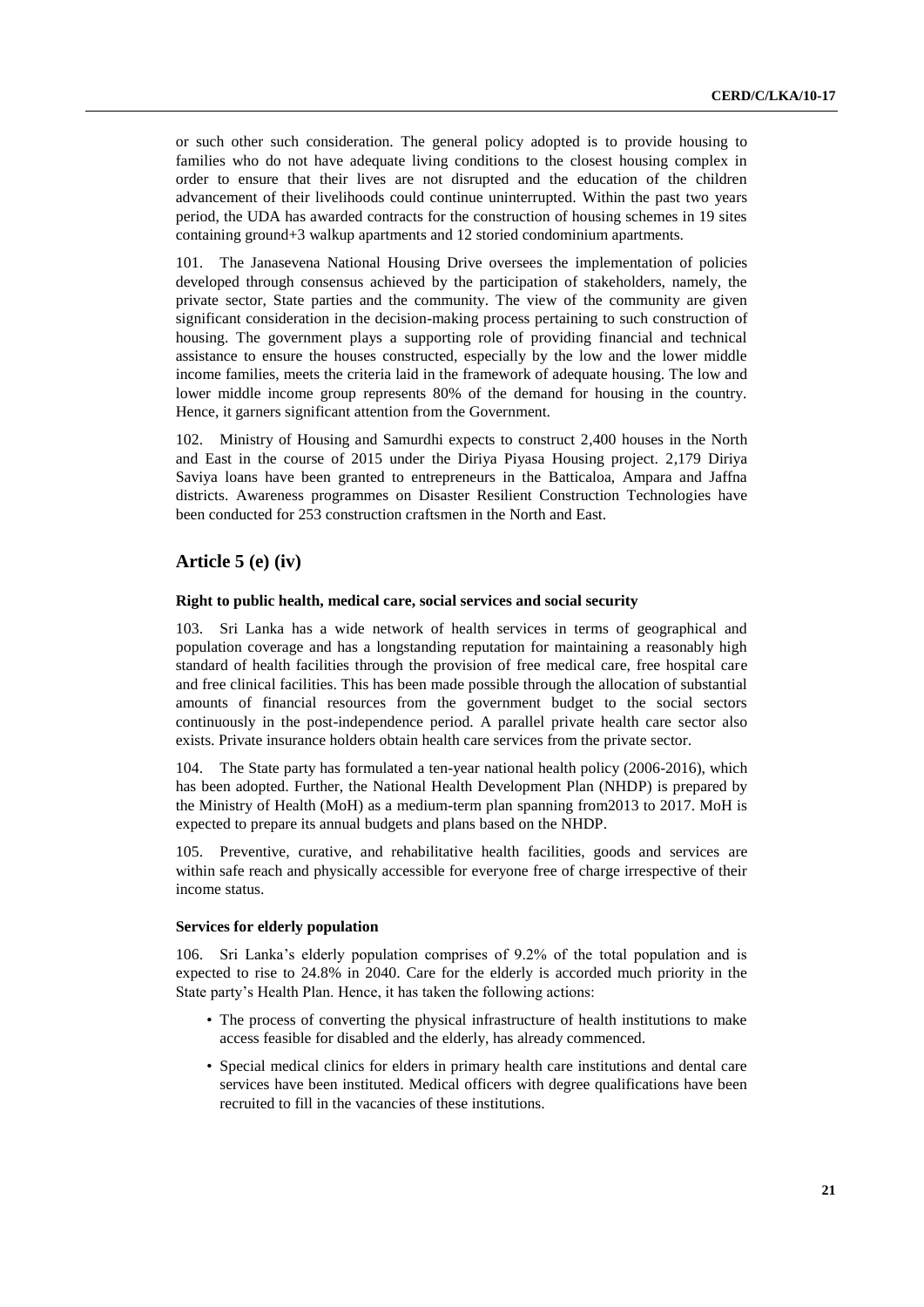- Continuous provision of free healthcare has been guaranteed in tandem with advanced technological facilities such as cardiac surgeries, kidney transplant, joint replacement and neurological interventions. Special eye camps for the prevention of blindness (Cataract, Glaucoma) have been carried out by MOH with the collaboration of NGOs.
- Work on the establishment of long-stay hospitals for the care of the elderly has commenced.

107. Several measures are implemented by Ministry of Social Services to empower and assist the elderly population in conflict affected areas. Elders in conflict affected areas receive cash benefits under the "Monthly Livelihood Allowance Programme for under privileged elders" conducted by Ministry of Social Services. By May 2015, 33,724 elders from the Northern Province and 34,496 elders from the Eastern Province have benefitted.

108. Government Mobile Services for the issuance of Identity Cards to the elderly have benefitted over 13,000 senior citizens in North and East, in order that they may gain access to priority medical treatment at public and private hospitals and be entitled to free medical cover.

109. Ministry of Social Services has also established, 1,079 Elder's Committees at village, regional and district levels in North and East provinces which carry out activities to create an elder-friendly environment.

110. Further, several measures are implemented by Ministry of Social Services to empower and assist the elderly population in conflict affected areas. Elders residing in these areas receive cash benefits under the "Monthly Livelihood Allowance Programme for under privileged elders".

#### **Care for the disabled**

111. A steering committee on disability care has been appointed and a draft National Action Plan has already been developed. A Parliamentary subcommittee was appointed to study the provision of services to autistic children and a road safety policy accordingly.

- Regulation pertaining to accessibility to government health institutions is in the process of being implemented.
- In-service training programmes are carried out for doctors, nurses and other health personnel on long- term care. Training for community care givers has also being carried out. Measures were also taken to increase the intake of therapists for basic training.
- The concept of Independent living has been introduced to the public through an island wide awareness campaign.
- A model Spinal Cord Injury (SCI) ward was established at the National Hospital of Sri Lanka<sup>6</sup>. A half way home was established at the Base Hospital in Awissawella.

 $6\text{ }$  The main physical rehabilitation hospital is located in Ragama with few regional rehabilitation hospitals located in Digana, Kandagolla, Akmeemana and Polonnaruwa. Special hospitals for SCI patients were established at Pompemudu –Vavuniya in 2009 in collaboration with an INGO. Stroke units were established in teaching hospitals. Special service package for children with special needs provided by FHB. Prosthetic and orthotic workshops were established in in government hospitals (Lady Ridegeway Hospital for Children, District General Hospital Vavniya and Trincomalee and Teaching Hospital Batticaloa.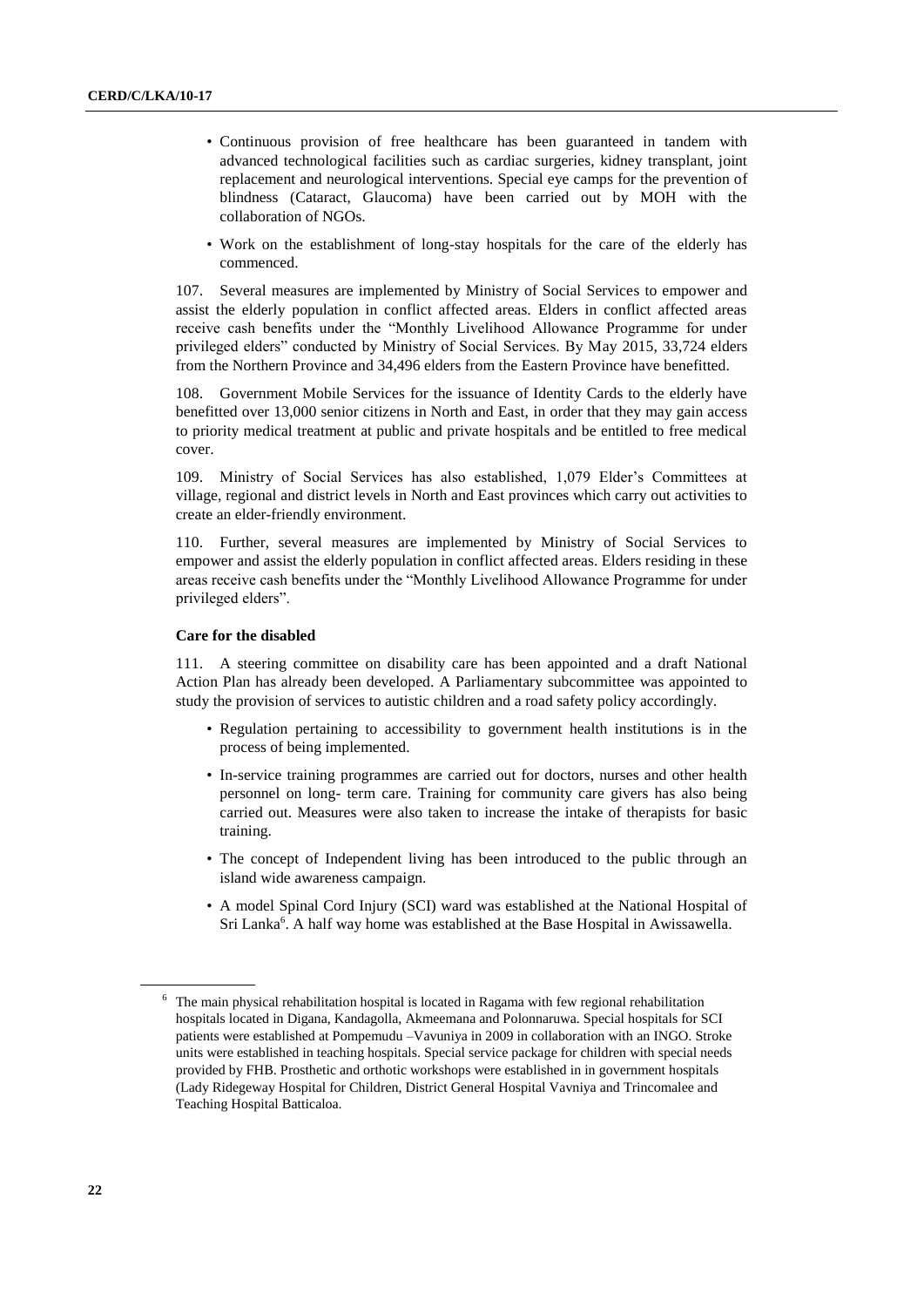- Care for the disabled is addressed through a range of preventive care services such as: Maternal Child Health, school health, nutrition awareness, injury and violence prevention, road safety, National Authority on Tobacco and Alcohol Act (NATA) No. 27 of 2006, Non Communicable Diseases (NCD) prevention policy and the Vision 2020 programme.
- Geriatric Medicine and Gerontology are provided.
- Sign language training programmes have been incorporated in the post graduate training syllabus to facilitate the access to government health care institutions for the vulnerable and the disabled by removing barriers to communication.

112. Disabled-Friendly national legislation is already in force. For instance, Act No. 28 of 1996 "Protection of the Rights of Persons with Disabilities" has been amended to recognize all the rights of persons with disabilities (PWDs) in accordance with the UN Convention; an Election Special Act of 2011 was enacted to make provision for a disabled voter to be accompanied by another person during voting; " Accessibility Regulations No. 1 of 2006", providing additional facilities to PWDs is in operation; A National Policy on Disability is in operation with a view to creating a disabled-friendly environment; Sign Language has been recognized as an accepted language in Sri Lanka to ensure the empowerment of the PWDS (deaf and dumb). Elections (Special Provisions) Act No. 28 of 2011 allows a voter who is subject to disability to be accompanied by a person when voting at elections.

113. Ministry of Social Services provides Rs. 3,000.00 monthly livelihood assistance to families with disabled members in Northern and Eastern provinces. The programme is implemented under World Bank funded "Diri Saviya Assisting Persons with Disabilities through Cash Transfer and Vocational Training Project" to provide financial assistance to the disabled.

114. As at August 2015, a total of 18,770 Medical officers including specialists(2014), 1,324 dental surgeons, 1,055 assistant medical officers, 31,527 Staff nurses and 9,164 Public health midwives(Including hospital Midwives), 1,386 pharmacists, 1,182 dispensers, 1,423 Medical laboratory technicians, 531 Radiographers and 340 Physiotherapists are available all around the country.

115. The competitive political system in existence since independence has been unusually responsive to the basic social and economic needs of the population. The welfare orientation of State policies can be seen also in a wide range of social security and community welfare schemes operated under several ministries. The special welfare and community services offered by the Ministry of Social Services include national disaster management, rehabilitation, protection and assistance to the aged, disabled and indigent. Probation and childcare services also form an important component of special welfare services. Thus, vulnerable groups who are not covered by formal social security programmes are looked after by a system of welfare and community services.

116. There are various social security laws and programmes covering works in the organized sector in order to guarantee their purchasing power of injury, disability, maternity, old age etc. A workman's compensation scheme is in existence for those who suffer personal injury from accidents or occupational diseases in the course of employment. The Employee Provident Fund (EPF), Employee Trust Fund (ETF), gratuity, pension and other schemes are available for the provision of social security for workers upon retirement. A retirement benefit for farmers and fishermen in the unorganized sectors has also been established.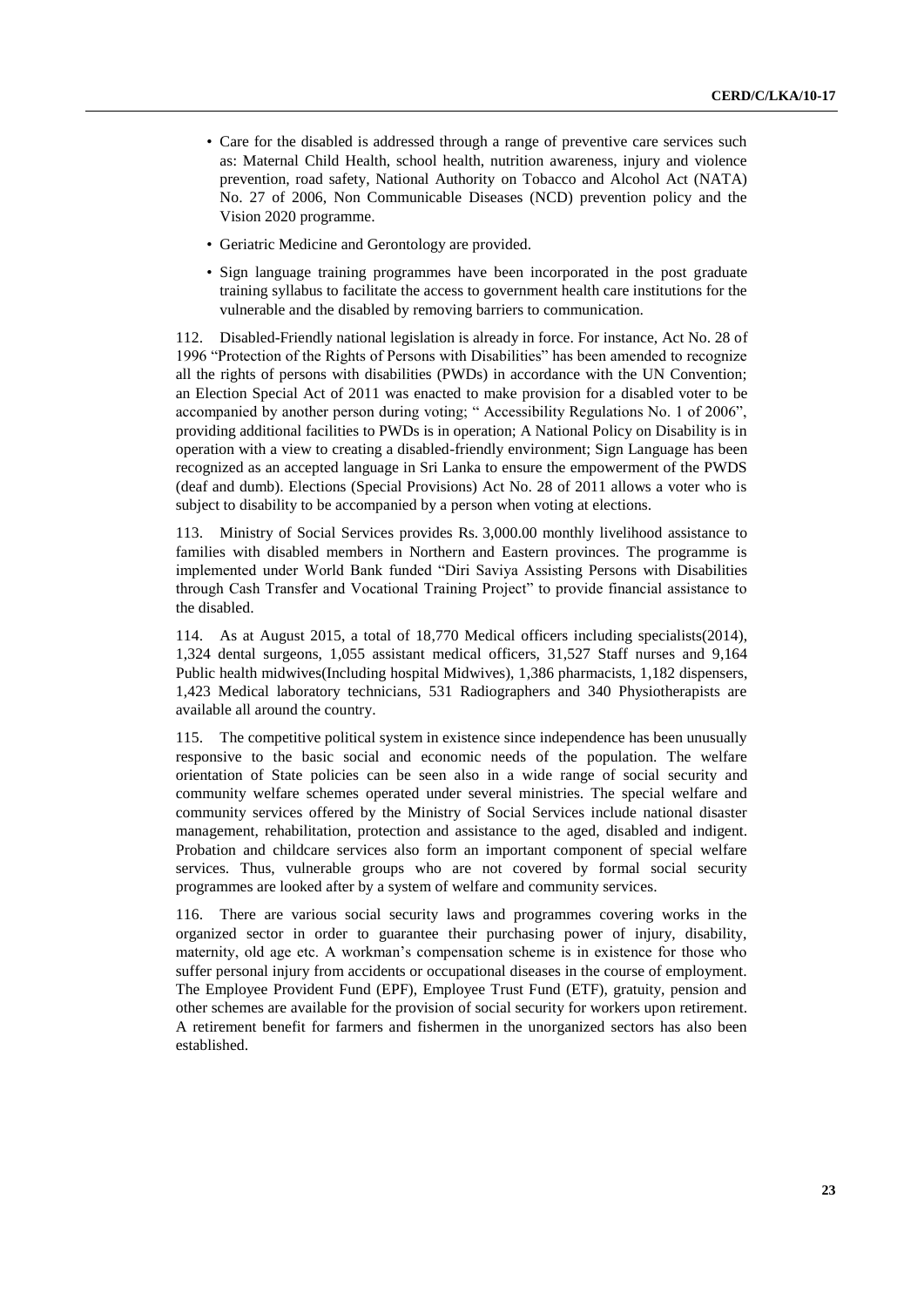## **Article 5 (e) (v)**

#### **Right to education and training**

117. Sri Lanka is committed to promote and protect right to education for all its citizens. It is also a signatory to International Conventions such as the Convention on the Rights of the Child (CRC), World Declaration on Education (1990), Education For All (2000), Millennium Development Goals (2000) that state that education is a fundamental human right of all children. In terms of Article 27 (2) (h) of the Constitution, Sri Lanka is committed to "the complete eradication of illiteracy and assurance to all persons of the right to universal and equal access to education at all levels."

118. One of the significant initiatives taken by the Government to ensure the right to education for all social groups was granting free education from kindergarten to university since 1945 and providing equal educational opportunities to everybody. The Free Education Act of 1945 paved the way for children from poor families to gain access to education.

119. The free education system was further reinforced by several other policies such as free textbooks scheme implemented since the 1950s. Widespread schemes of student welfare facilities such as free health services, mid-day meals and financial assistance (scholarships) at the secondary and higher education levels for all promising, talented students also reduces parental cost for education.

120. The education system of Sri Lanka is renowned for having achieved near universal primary education and high levels of literacy. Successive Governments since independence have maintained high levels of expenditure on education. The education policy and legislation of the Government are formulated to provide universal and equal access to education at all levels of the society. The present high enrolment rates at primary and secondary levels of education further reflect the effects of the long-standing policies of the Government.

121. Sri Lanka has a good track record on "Education for All" goals and MDG targets related to education and have the highest literacy rates in South Asia at 93% for males and 91% for females. The country has achieved gender parity in primary school and net enrolment rates at primary level are 98% for both girls and boys. (Table III). Sri Lanka also has one of the highest net enrolment rates in South Asia at 98% for both males and females and the lowest percentage of never enrolled children at secondary level. (Table IV)

|      |      | <b>NER</b> in Secondary Education |              |
|------|------|-----------------------------------|--------------|
| Year | Male | Female                            | <b>Total</b> |
| 2005 | 90%  | 88%                               | 89%          |
| 2008 | 91%  | 92%                               | 91%          |
| 2011 | 95%  | 96%                               | 95%          |
| 2012 | 98%  | 98%                               | 98%          |

Table III **Net Enrolment Rates in Primary Education 2005 to 2012 (National Level)**

*Source*: School Census 2011/2012.

122. The primary education completion rate is 97% and the survival rate is 99.5% for both boys and girls up to Grade 5. The net enrolment rate for secondary education is recorded at 96% in 2012. (see Table 2). Adult literacy rate is recorded as 96% for males and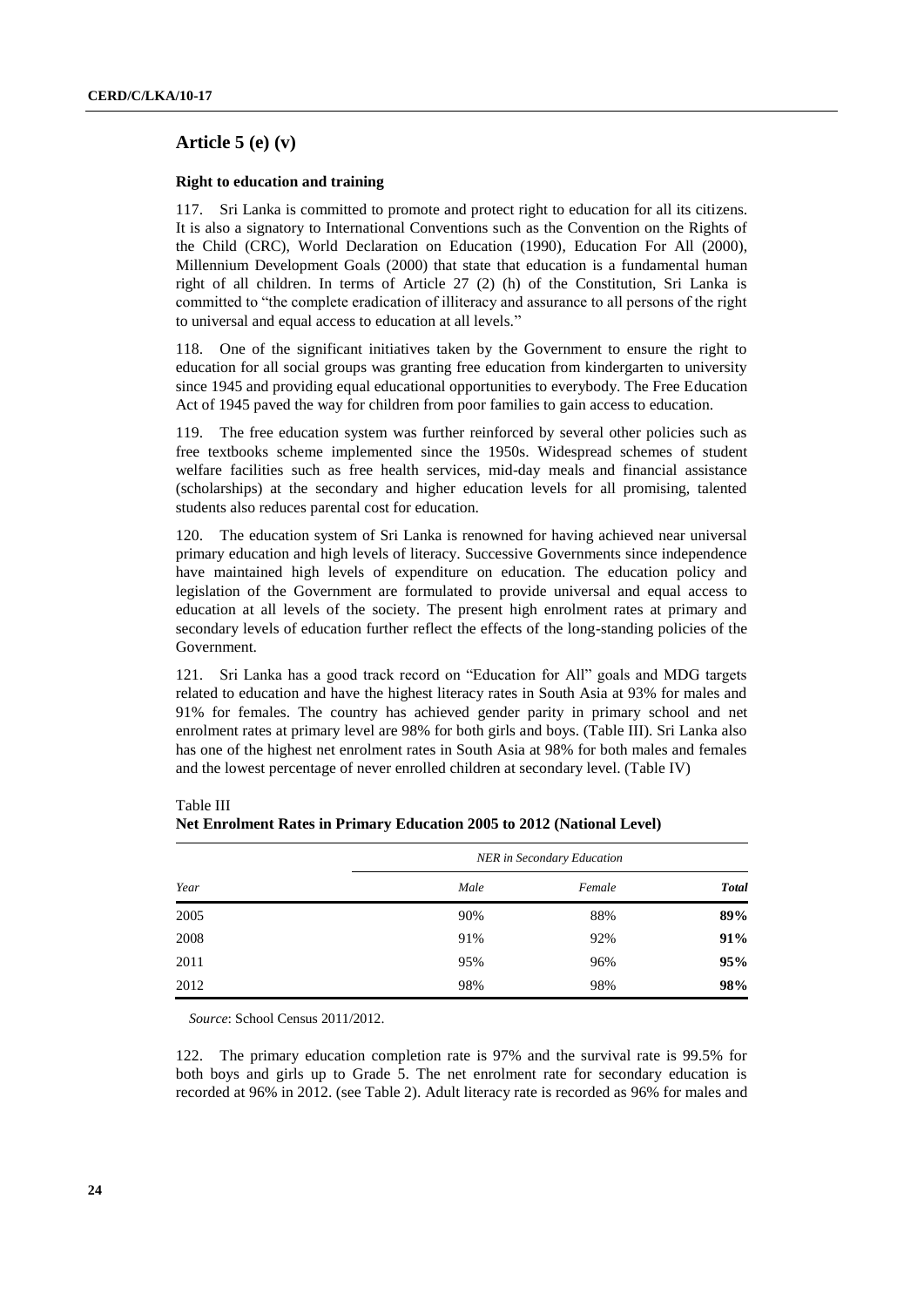94% for females in 2012 and both rural and urban sector literacy rates are above 90%. (see Table IV).

|      |      | NER in Secondary Education |              |
|------|------|----------------------------|--------------|
| Year | Male | Female                     | <b>Total</b> |
| 2005 | 88%  | 91%                        | 90%          |
| 2008 | 90%  | 93%                        | 91%          |
| 2011 | 88%  | 92%                        | 90%          |
| 2012 | 96%  | 95%                        | 96%          |

## Table IV **Net Enrolment Rates in Secondary Education Progress between 2005 to 2011 (National Level)**

*Source*: School Census 2011/2012.

123. In order to ensure equitable access to basic education the government has established a widely scattered network of schools throughout the country. At present, there are 10,012 government schools out of which 3,299 are primary schools with classes from grade 1 to grade 5 and 562 schools with grade 1 to 13.

## **Student Welfare**

124. The Government provides a whole package of welfare services to pupils in schools. These welfare measures have contributed to better school attendance, higher participation and the high literacy rates in the country. Each year the Ministry of Education allocates 10% of its budget for subsidies to provide free textbooks to students.

## **Inclusive Education**

125. Inclusive Education in Sri Lanka has evolved from the idea that education is a basic human right for all children and is based on the principle that all learners have a right to education irrespective of their individual characteristics, differences and needs. The Inclusive Education Framework in Sri Lanka has been developed to implement the EFA Mid–Decade Assessment Recommendations in 2009 with the support from UNICEF. This framework includes:

- Creating an inclusive culture
- Developing inclusive practices
- Providing appropriate, quality education
- Leading schools towards increased inclusion
- Ensuring an inclusive environment

#### **Education for specific vulnerable groups**

## *Children from the Plantation Community*

126. Children of the plantation community have been integrated into the national system of education starting from early 1970s. The plantation community in Sri Lanka is about 6.3% of the total population of Sri Lanka and they are mainly in the Central province, including districts of Nuwara Eliya, Badulla, Rathnapura and Kandy. Schools in these districts benefit from special donor assisted programs initiated in 1983 with funding from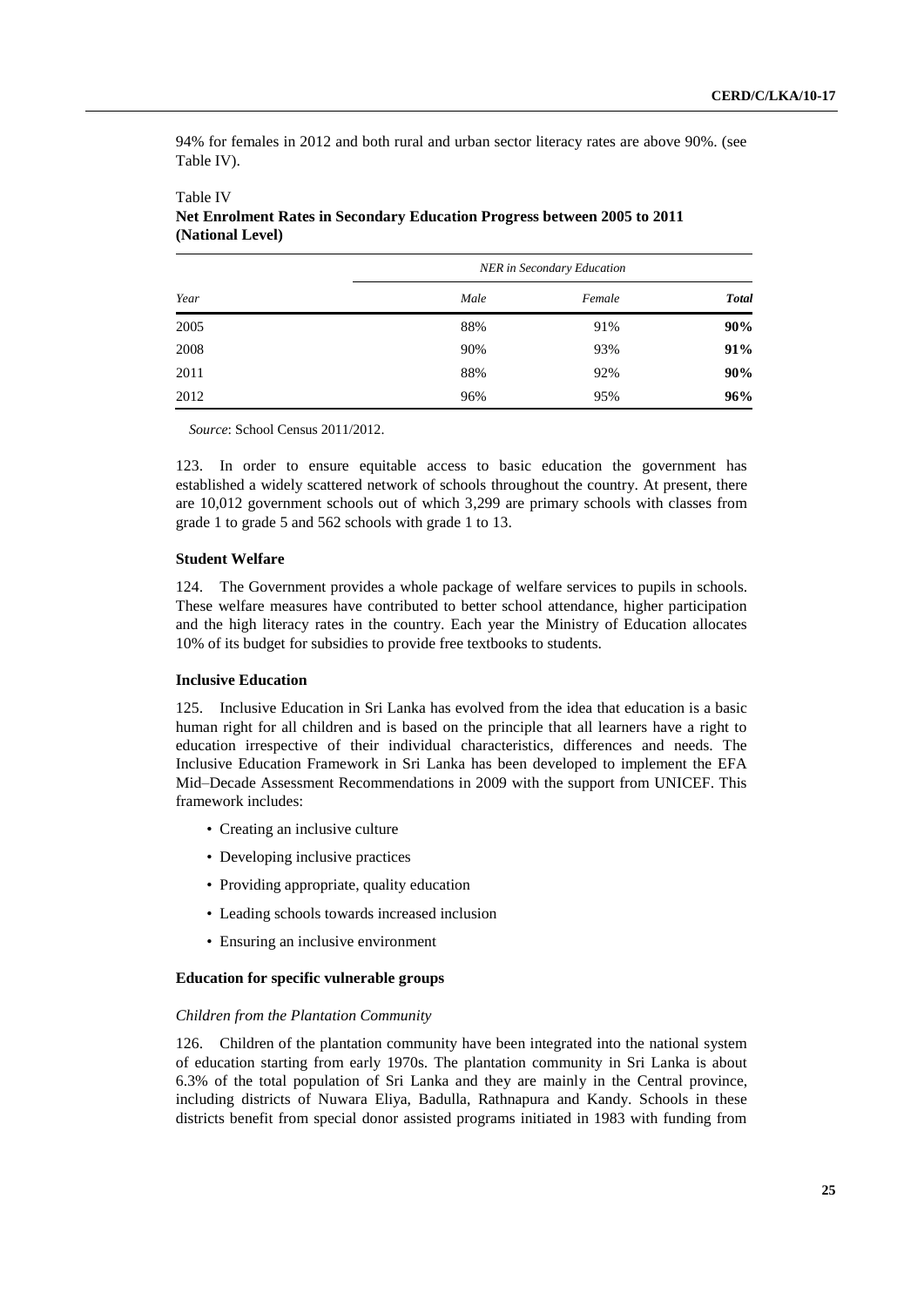international donor agencies such as the Swedish International Development Agency (SIDA) and German Technical Corporation (GTZ). A National College of Education was established in the heart of the Plantation area to train plantation youth with GCE A/L qualifications as teachers for plantation sector schools. It is hoped that teacher shortages in these schools will be rectified in the future.

#### *Children with Disabilities and Special Education Needs*

127. Currently there are 714 schools (111 national schools and 603 provincial schools) that provide special educations units in government schools for disabled children. There are 25 special schools for severely disabled children which are operated by the private sector. These schools receive financial assistance by the Government25 schools for disabled children which are operated by the private sector are partially funded by the government.

|                             |                             | Number of Students |        |       |  |
|-----------------------------|-----------------------------|--------------------|--------|-------|--|
| Category                    | <b>Number</b><br>of Schools | Male               | Female | Total |  |
| Blind                       | 01                          |                    |        |       |  |
| Deaf                        | 06                          | 1,047              | 806    | 1,853 |  |
| Blind and Deaf              | 10                          |                    |        |       |  |
| Intellectually impaired     | 06                          | 325                | 309    | 634   |  |
| Physically impaired & Other | 02                          | 113                | 87     | 200   |  |
| <b>Total</b>                | 25                          | 1,485              | 1,202  | 3,687 |  |

Table V

## **Numbers of special schools for disabled children by category and number of students by gender**

*Source*: Non formal and Special Education Branch, Ministry of Education.

## **Article 5 (e) (vi)**

## **Right to equal participation in cultural activities**

128. Article 14(1) (f) of the Constitution guarantees to every citizen the freedom, by himself or in association with others, to promote his/her own culture and to use his/her own language. These include, inter alia, the freedoms of speech, peaceful assembly, freedom to engage by himself or in association with others in any lawful occupation, profession, trade, business or enterprise, and the freedom by himself or in association with others to enjoy and promote his own culture and to use his own language. Holidays Act No. 29 of 1971 specifically provides for cultural and religious holidays.

129. Sri Lanka is a multi-ethnic, multi-racial and multi-religious country. The need to ensure the enjoyment and promotion of one's own culture and to use one's own language as between the different ethnic and religious groups arises from the need to ensure equality and racial and religious harmony.

Thus the measures taken to limit certain rights to individuals of Sri Lankan origin should be understood in the light of a wider State practice and circumstances that are unique to the multi ethnic and multi religious fabric of Sri Lankan society.

131. The minority Tamil and Muslim communities in Sri Lanka have every right to practice and enjoy their culture. Days of cultural and religious significance to the Tamils and Muslims are public holidays and celebrated at national level, with State patronage. The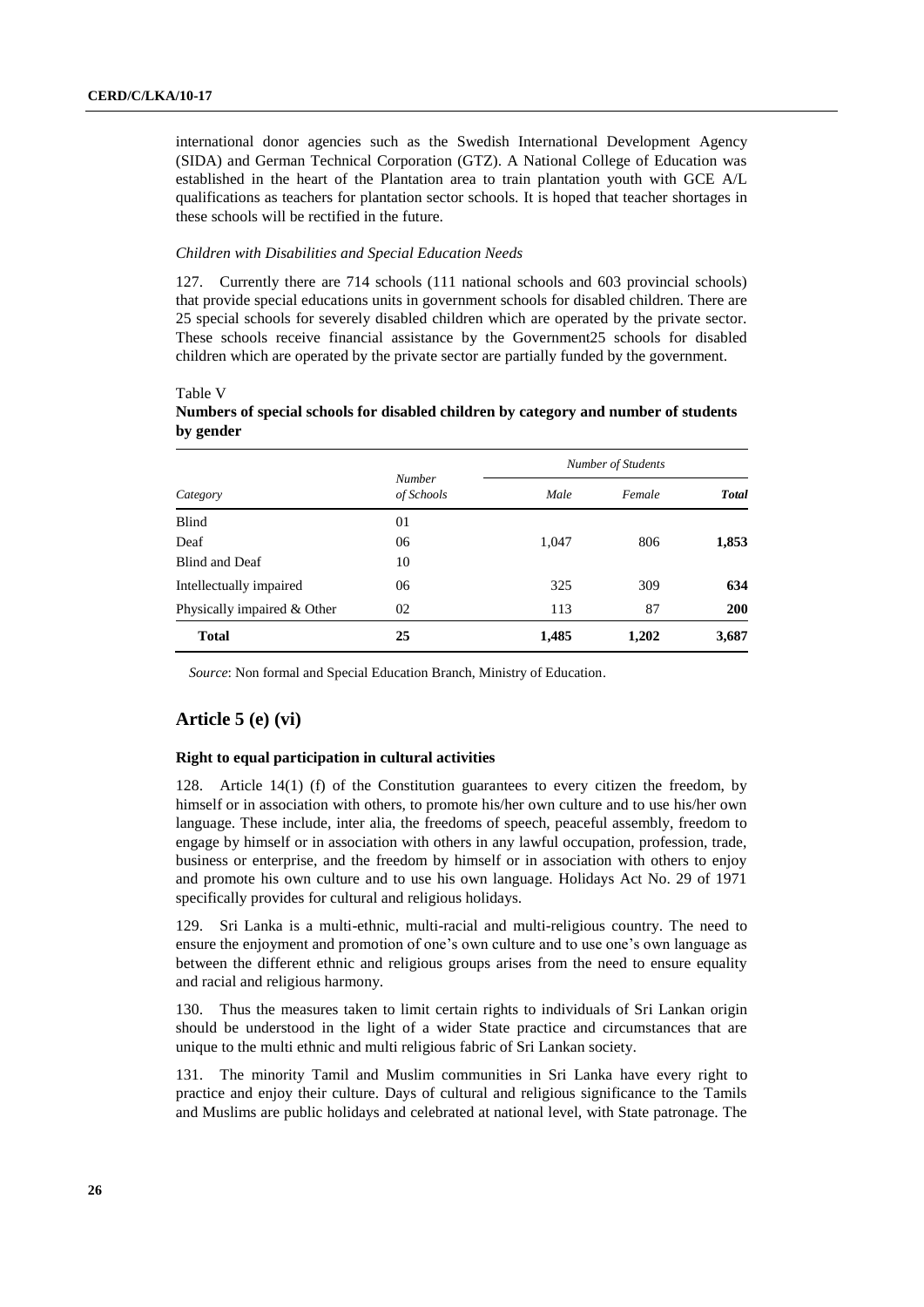media promotes and reflects the pluralistic nature of culture in Sri Lanka. There is no discrimination against any ethic group, as far as time or space is concerned, in the electronic and print media. The Sri Lanka Broadcasting Corporation has three distinct services catering for the Sinhala, Tamil and Muslim listeners. The Sri Lankan Rupavahini Corporation, the State television station, runs its programmes in Sinhala, Tamil and English. The State and private newspaper companies publish dailies and weeklies in all three languages.

132. Every effort is being made to maintain the identity of different ethnic groups. The programmes on radio and television and the space in newspapers are liberally made use of in furthering the interest of a pluralistic society. Tamil, the language of the Tamils, and also for the majority of Muslims, was made an official language in 1978, in recognition of the fact that language is an important symbol of culture.

133. The Muslims from colonial times have enjoyed the right to be governed by their personal laws, an important aspect of their culture, in matters pertaining to marriage, divorce and family affairs. Successive Governments have guaranteed the continued enjoyment of this right.

## **Article 6**

134. Discrimination based on race is prohibited by the constitution of Sri Lanka. Article 12 (2) of the Constitution states, inter alia, that no citizen shall be discriminated against on grounds of race. The violation of the fundamental right to equal treatment as well as of language rights recognized by the Constitution is justiciable before the highest court of the land.

#### **The Supreme Court of Sri Lanka**

135. The Supreme Court of Sri Lanka is vested, in terms of Article 126 of the Constitution, with the sole and exclusive jurisdiction to hear and determine any question in relation to the infringement or the imminent infringement by executive or administrative action of any fundamental right.

136. In terms of Article 126 (2) of the Constitution, a person who alleges that a fundamental right protected by the Constitution has been infringed or is about be infringed by executive or administrative action may him/herself or by an attorney-at-law on his/her behalf, within one month, apply to the Supreme Court by way of a petition requesting relief or redress in respect of such infringement.

137. Chapter III of the Constitution has specified the fundamental rights that have been recognized and their protection is ensured. Accordingly every person shall be entitled to apply to the Supreme Court, as provided by Article 126 of the Constitution, in respect of the infringement or imminent infringement, by executive or administrative action, of a fundamental right to which such person is entitled under the provisions.

138. In addition, each successive Government, has from time to time, appointed Commissions to inquire into specific violations of fundamental rights in order to complement the existing judicial mechanism to further facilitate and expand avenues of access to justice.

139. In addition to the jurisdiction of the Supreme Court in respect of Fundamental Rights, the National Human Rights Commission is also available to a person whose right to freedom from discrimination has been violated.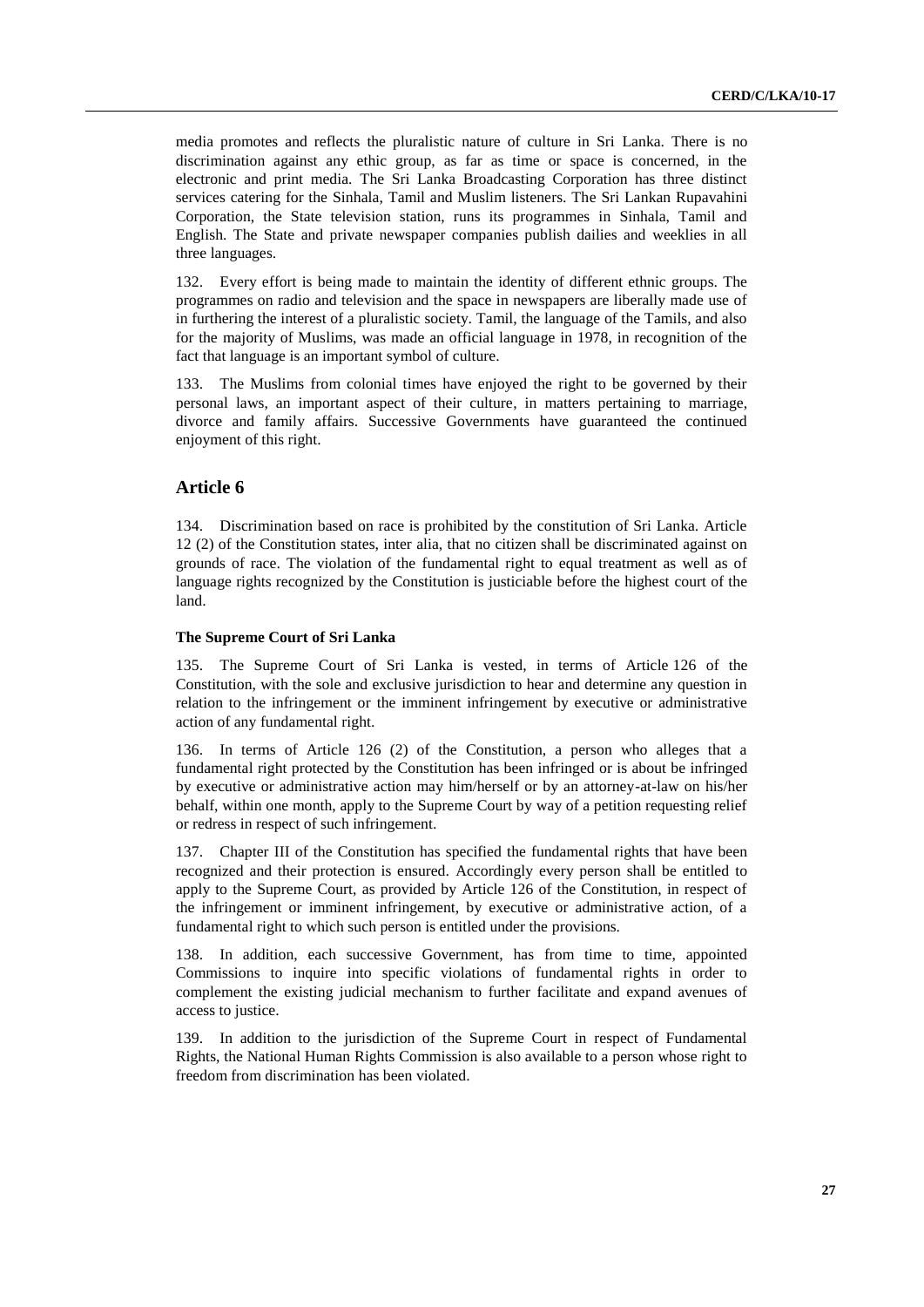141. At present, the institutions depicted below are competent to provide protection against any acts of racial discrimination which violate a person's fundamental freedoms and human rights.

#### **National Human Rights Commission**

140. The Human Rights Commission of Sri Lanka was established under the Act No. 21 of 1996, to give force to the commitments undertaken by Sri Lanka as a member of the United Nations in order to protect human rights, and to perform the duties and obligations imposed on Sri Lanka by various international treaties and to maintain the standards set down by the Paris Principles of 1996. The Human Rights Commission of Sri Lanka is an independent body, which was set up to promote and protect human rights in the country. Strengthening of the Human Rights Commission including upholding and strengthening the Commission's independence was further fortified by the 19th Amendment.

141. The Constitutional Council established under the 19th Amendment to the Constitution further strengthens the independence of the judiciary. According to Article 41 C of the Amendment, the appointments to the office of the Chief Justice, Judges of the Supreme Court, President and the Judges of the Court of Appeal and Members of the Judicial Service Commission shall be by the President, based on approval of the Constitutional Council, upon a recommendation made to the Council by the President. The aforesaid Judges hold office during good behavior and cannot be removed except by an order of the President made after an address of Parliament supported by majority vote of the Members of the Parliament, on the ground of proved misbehaviour or incapacity. Article 111 (H) of the Constitution provides for the powers vested in the Judicial Service Commission and ensures the independence of the High Court Judges and judicial officers.

144. Sri Lanka has a vibrant civil society and our Constitution guarantees the protection of every citizen's fundamental rights, including rights of members of civil society. Any person who seeks the enforcement or vindication of his/her rights by the executive or administrative arm of the State, has the option of filing a Fundamental Rights application in the Supreme Court, or a Writ Application in the Court of Appeal, or making a complaint before the National Human Rights Commission, on their own behalf or in the public interest. The full gamut of constitutional guarantees, including effective remedies, is available to individuals or groups who wish to espouse social causes and advocacy, also encompassing the area of human rights.

142. In light of recent constitutional and legislative changes and the reconstitution of the National Human Rights Commission with greater independence, it is hoped that the Human Rights Commission of Sri Lanka will be able to obtain Grade "A" status within the UNHRC mechanism.

#### **Ombudsman**

143. The Constitution of Sri Lanka provides for the establishment of the Office of the Parliamentary Commissioner for Administration (Ombudsman), charged with the duty of investigation and reporting upon complaints or allegations of the infringement of fundamental rights and other injustices by public officers of public corporations, local authorities and other like institutions, in accordance with the law.

144. The Parliamentary Commissioner for Administration Act of 1981 established the office of the Parliamentary Commissioner for Administration (Ombudsman). The Office of the Ombudsman provides all citizens with the right to be heard by an impartial and independent body in respect of any grievances regarding the infringement of a fundamental right or other injustices committed by a public or an officer of a public corporation, local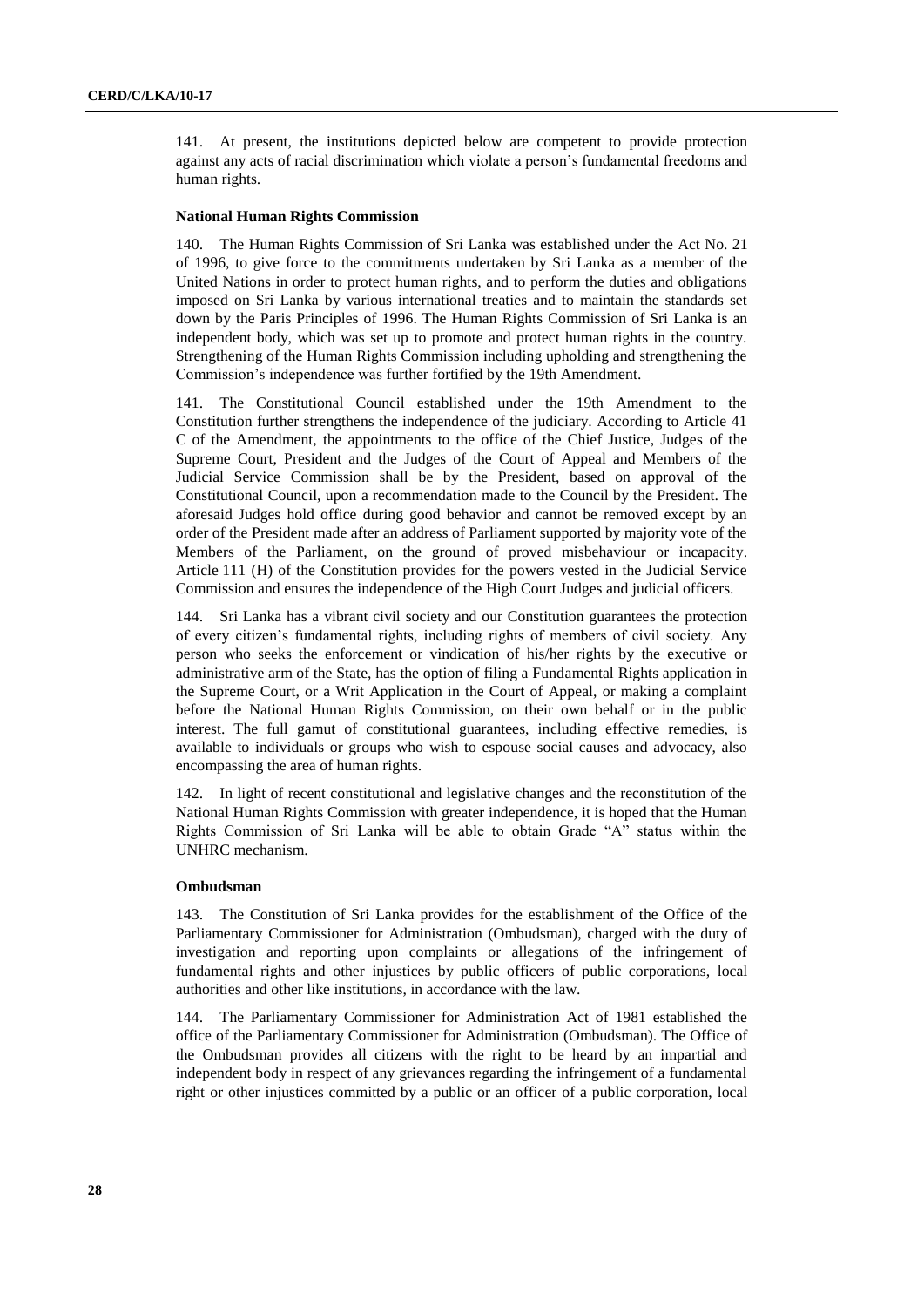authorities or other like institutions. It was envisaged that this office would afford an expeditious and inexpensive means of redressing grievances of the public.

## **Article 7**

#### **Education and teaching**

145. Human rights teaching in schools have continued and have been strengthened since the 1995. As a follow-up to the recommendations made by the National Institute of Education (NIE) in 1993 to improve teaching and learning of human rights in schools. A comprehensive teacher training programme on Human Rights has been initiated with the financial assistance of UNESCO.

146. Secondary school education curriculum has incorporated Human Rights education. Supplementary curriculum material on Human Rights is also being developed.

## **Human rights education for officers wielding arms**

147. Human rights education forms part of the training of all law enforcement officers, members of the armed forces and prison officers. This training includes lectures on the fundamental rights guaranteed by the Constitution, international human right norms, law of criminal procedure, the rights of a citizen and the duties and obligations of law enforcement officers. Demonstrations and visual aids reinforce these lectures. Seminars and discussions are also held during various stages of the officer's service.

148. Human rights education was introduced into police training in the early 1980s. It is now a subject of instruction at the Sri Lanka Police College where basic training is provided for new recruits, at the Police Higher Training Institute where promotional and refresher courses are provided and at divisional training centres where in-service training is provided. Officers are questioned on aspects of human rights at all examinations.

149. As a matter of policy, the Government is committed to ensuring that all service personnel are properly instructed and trained to respect and observe standards of human rights and humanitarian law, so that their powers are not used arbitrarily or excessively and that weapons are not used indiscriminately. While the law of war and humanitarian law have been part of the education and training of the armed forces, the scope and content of these programmes are being revised with emphasis on understanding and practice.

150. The Government has also benefited from the assistance received from nongovernmental organizations in conducting human rights awareness programme for the armed forces, the Police and other public servants.

Under the LLRC recommendation 9.60 to "provide comprehensive, island-wide human rights education programmes targeting the school children, youth, members of the security forces and the Police", the Ministry of Education, Ministry of Defence and Ministry of Public Order and Christian Religious Affairs, as responsible line ministries, have implemented several programmes in this regard.

152. The Sri Lanka Army has a dedicated Directorate of Human Rights (HR) and International Humanitarian Law (IHL) which is exclusively tasked to disseminate HR and IHL training for all ranks throughout the year. In addition, the ICRC conducts regular IHL training programmes for Sri Lankan military personnel.

#### **Non-formal human rights education**

153. A number of non-governmental organizations are involved in the dissemination of information on human rights for various groups of the population.